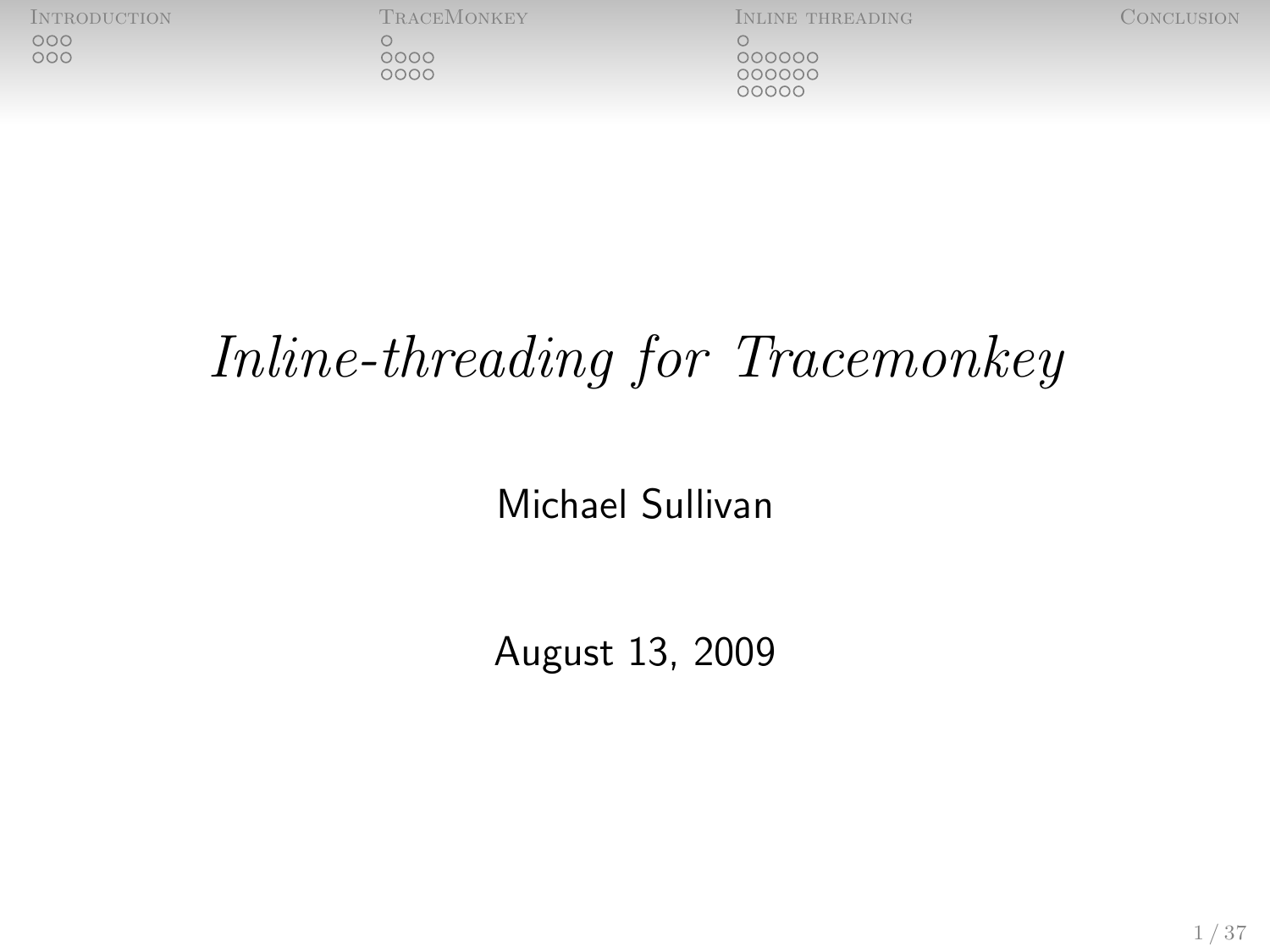[Introduction](#page-2-0) [TraceMonkey](#page-8-0) [Inline threading](#page-20-0) [Conclusion](#page-40-0)  $\underset{\text{OOO}}{\text{OO}}$ 

Outline

[Introduction](#page-2-0)

[TraceMonkey](#page-8-0)

[Inline threading](#page-20-0)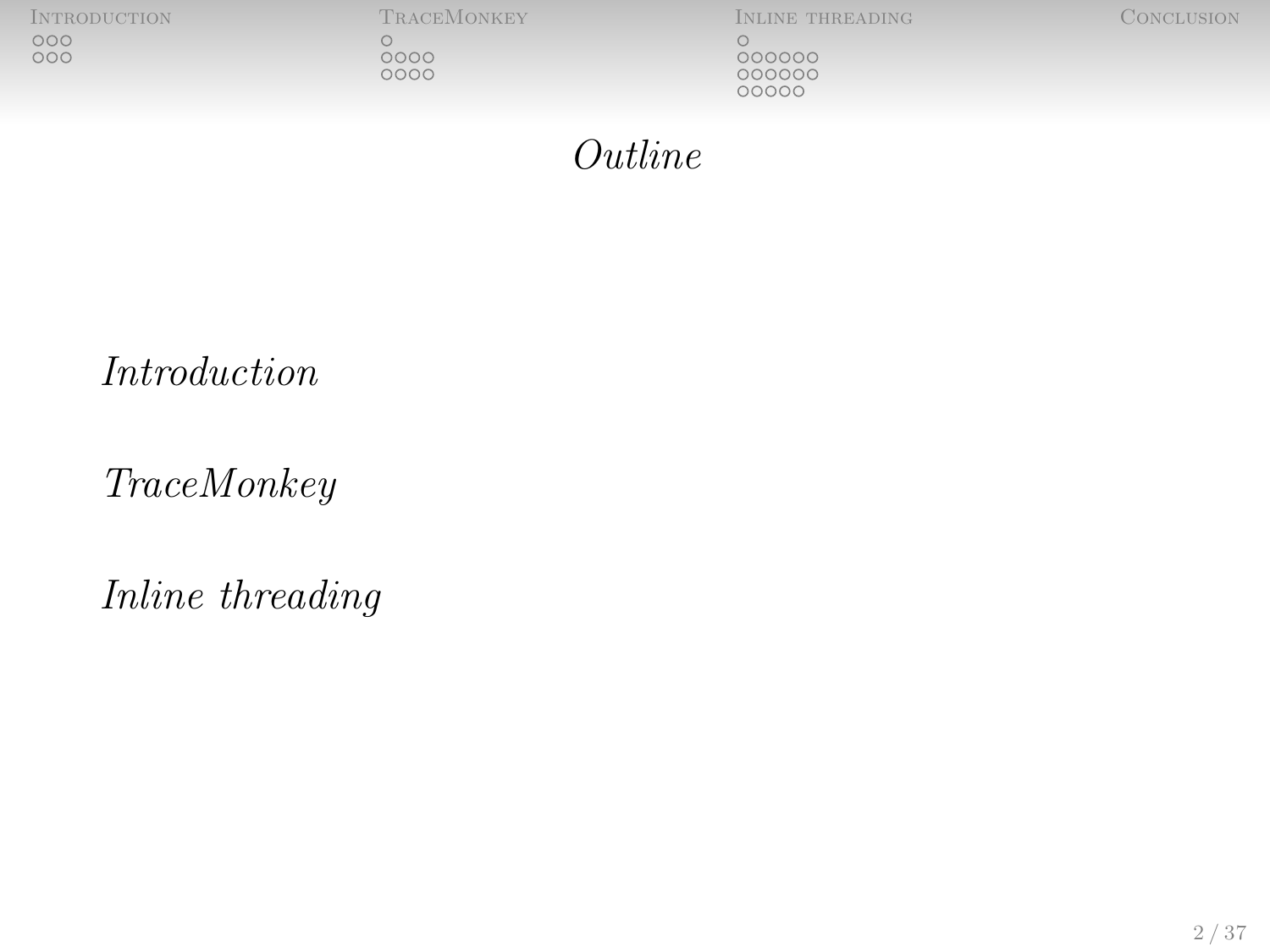$\bullet$  $000$ 

 $0000$ 

0000

[Introduction](#page-2-0) [TraceMonkey](#page-8-0) [Inline threading](#page-20-0) [Conclusion](#page-40-0)

<span id="page-2-0"></span>

000000 000000 00000

[Introduction](#page-2-0) [JavaScript](#page-2-0)

- Developed at Netscape in the mid-90s
- Originally intended for dynamic web content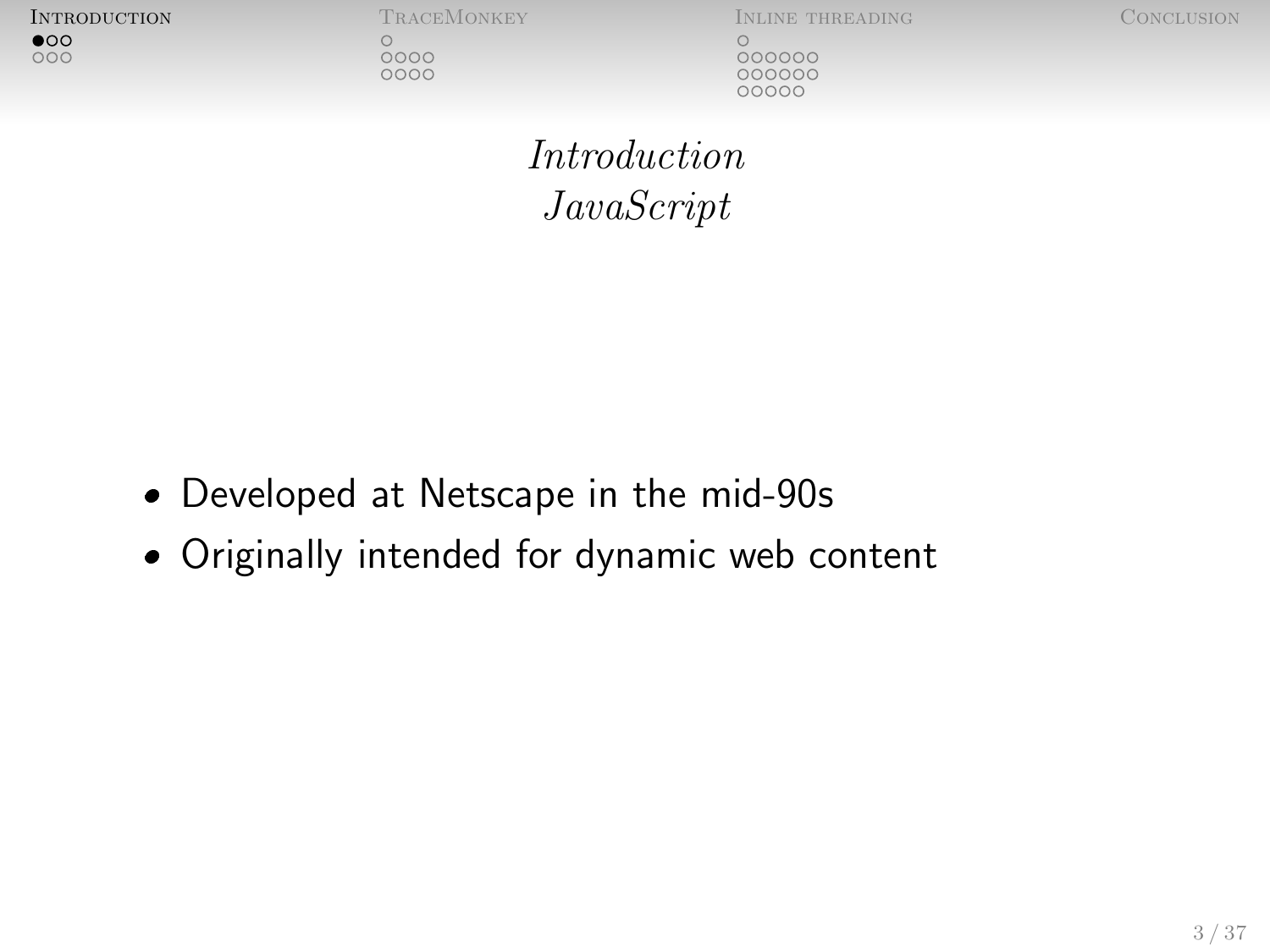$\circ\bullet\circ$  $000$ 

 $\bigcirc$ 

 $0000$ 

0000

[Introduction](#page-2-0) [TraceMonkey](#page-8-0) [Inline threading](#page-20-0) [Conclusion](#page-40-0)

000000  $000000$ 00000

[Introduction](#page-2-0) [JavaScript](#page-2-0)

- C-like syntax (curly braces)
- Object-Oriented (prototype-based)
- First-class functions
- Dynamically typed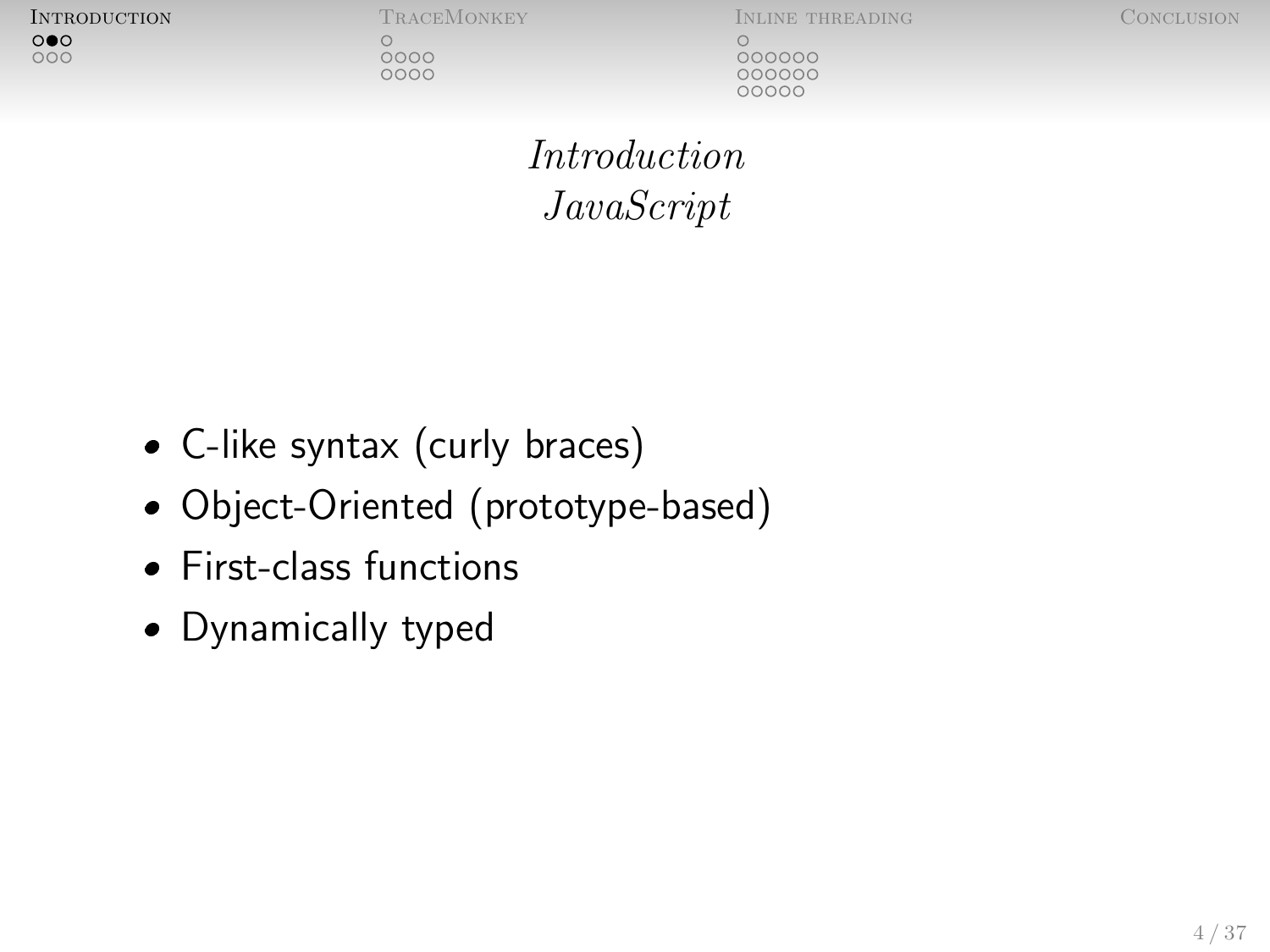$\circ \circ \bullet$  $000$ 

 $0000$ 

0000

[Introduction](#page-2-0) [TraceMonkey](#page-8-0) [Inline threading](#page-20-0) [Conclusion](#page-40-0)

000000 00000C COOOC

[Introduction](#page-2-0) [JavaScript](#page-2-0)

- Douglas Crockford calls it the "World's Most Popular Programming Language."
- . "Web 2.0" and AJAX rely on JavaScript
- A lot of the *browser* is written in JavaScript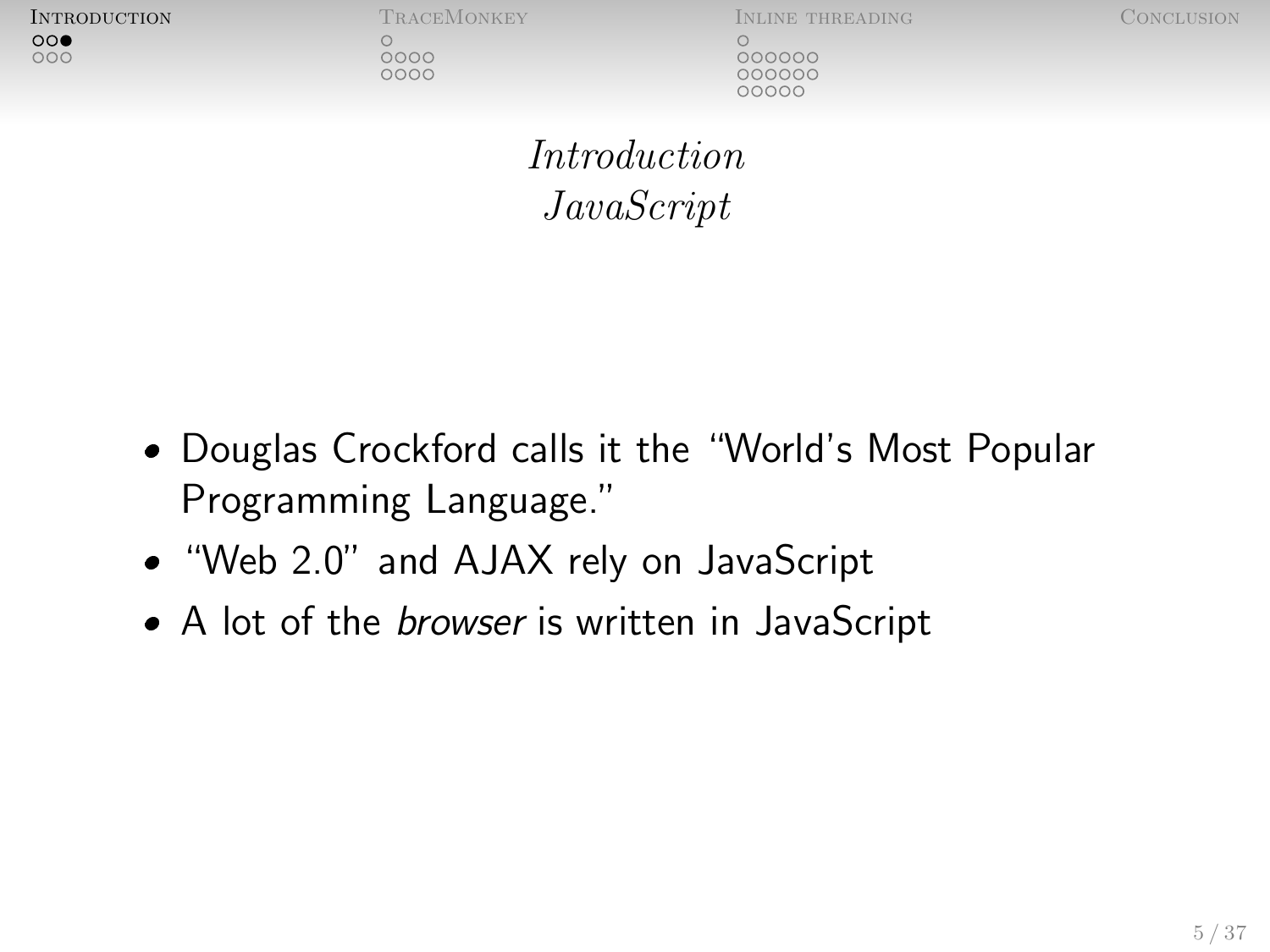$000$  $\bullet$   $\bigcirc$  $0000$ 0000

[Introduction](#page-2-0) [TraceMonkey](#page-8-0) [Inline threading](#page-20-0) [Conclusion](#page-40-0)

<span id="page-5-0"></span>000000 000000 COOOC

[The Need for Speed](#page-5-0) Making JavaScript faster...

- Makes the browser faster
- Makes running tests faster
- Makes the web faster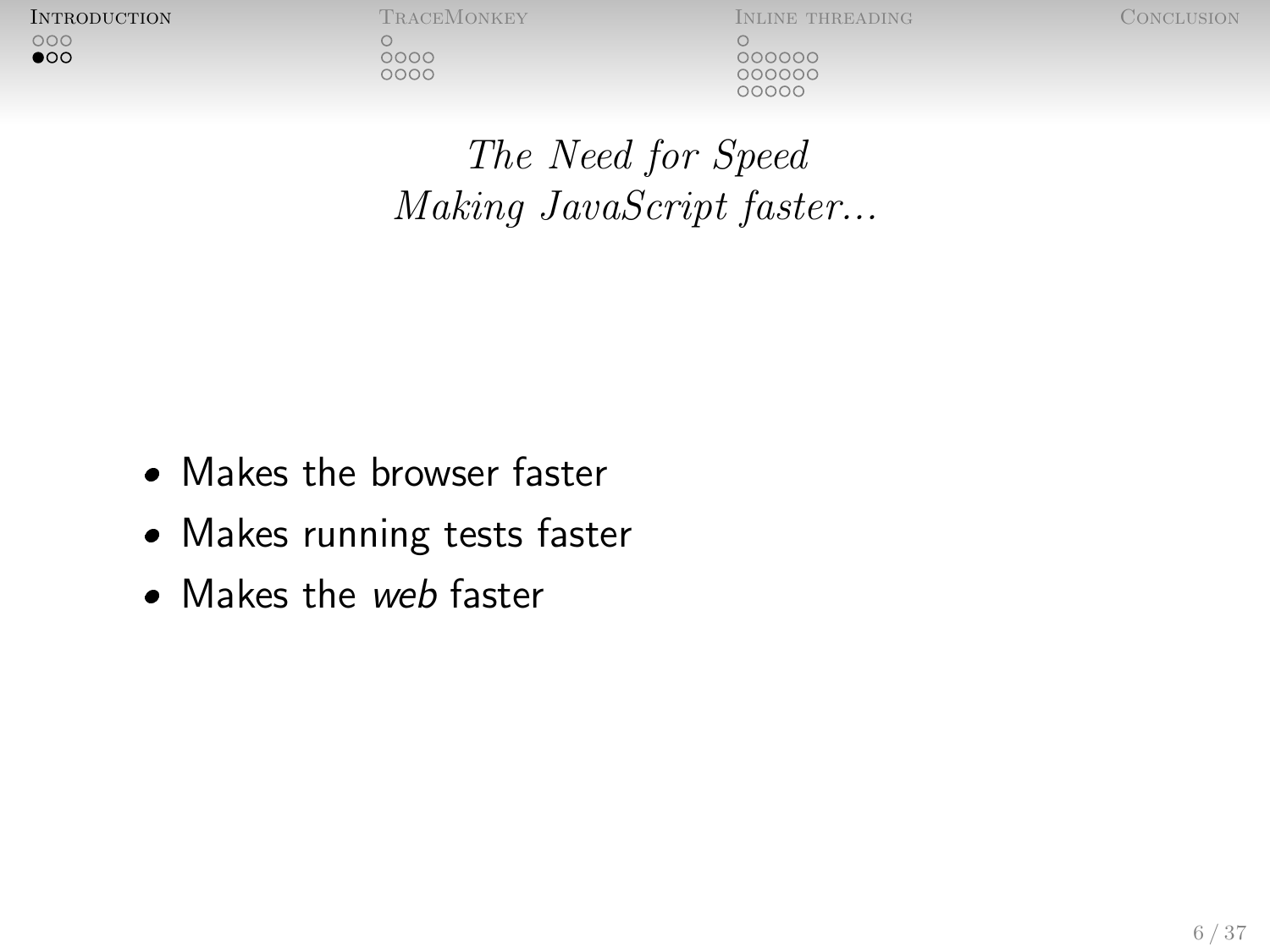$000$  $\circ \bullet \circ$   $\circ$  $0000$ 

0000

[Introduction](#page-2-0) [TraceMonkey](#page-8-0) [Inline threading](#page-20-0) [Conclusion](#page-40-0)

 $000000$ 000000

[The Need for Speed](#page-5-0) New kinds of webapps

- Facial recognition
- Video manipulation
- Chrome demos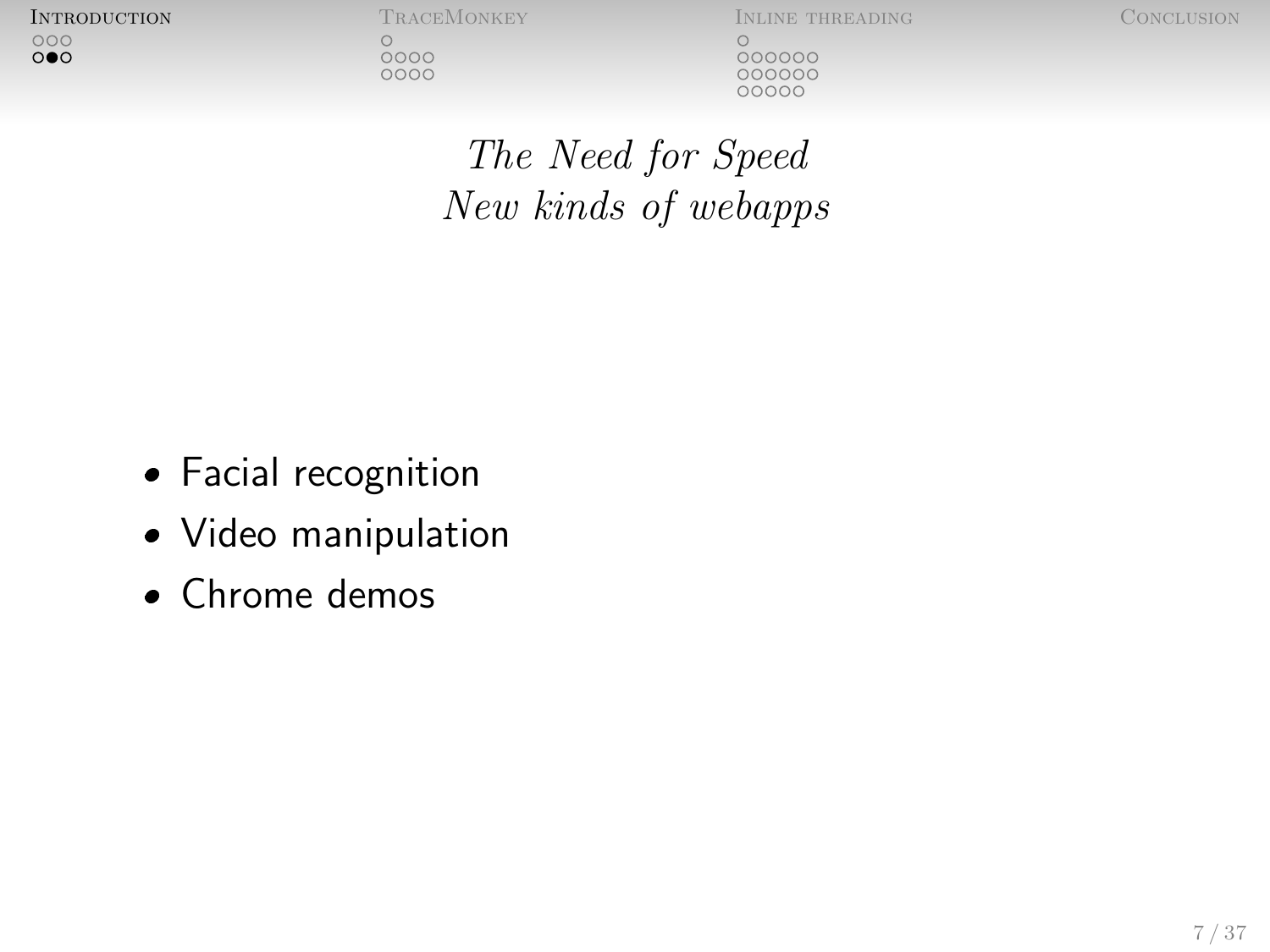$000$  $\circ \circ \bullet$   $0000$ 0000

[Introduction](#page-2-0) [TraceMonkey](#page-8-0) [Inline threading](#page-20-0) [Conclusion](#page-40-0)

000000 000000 00000

[The Need for Speed](#page-5-0) Other browsers competing on JS speed

- Apple's SquirrelFish Extreme (er... "Nitro")
- Google's V8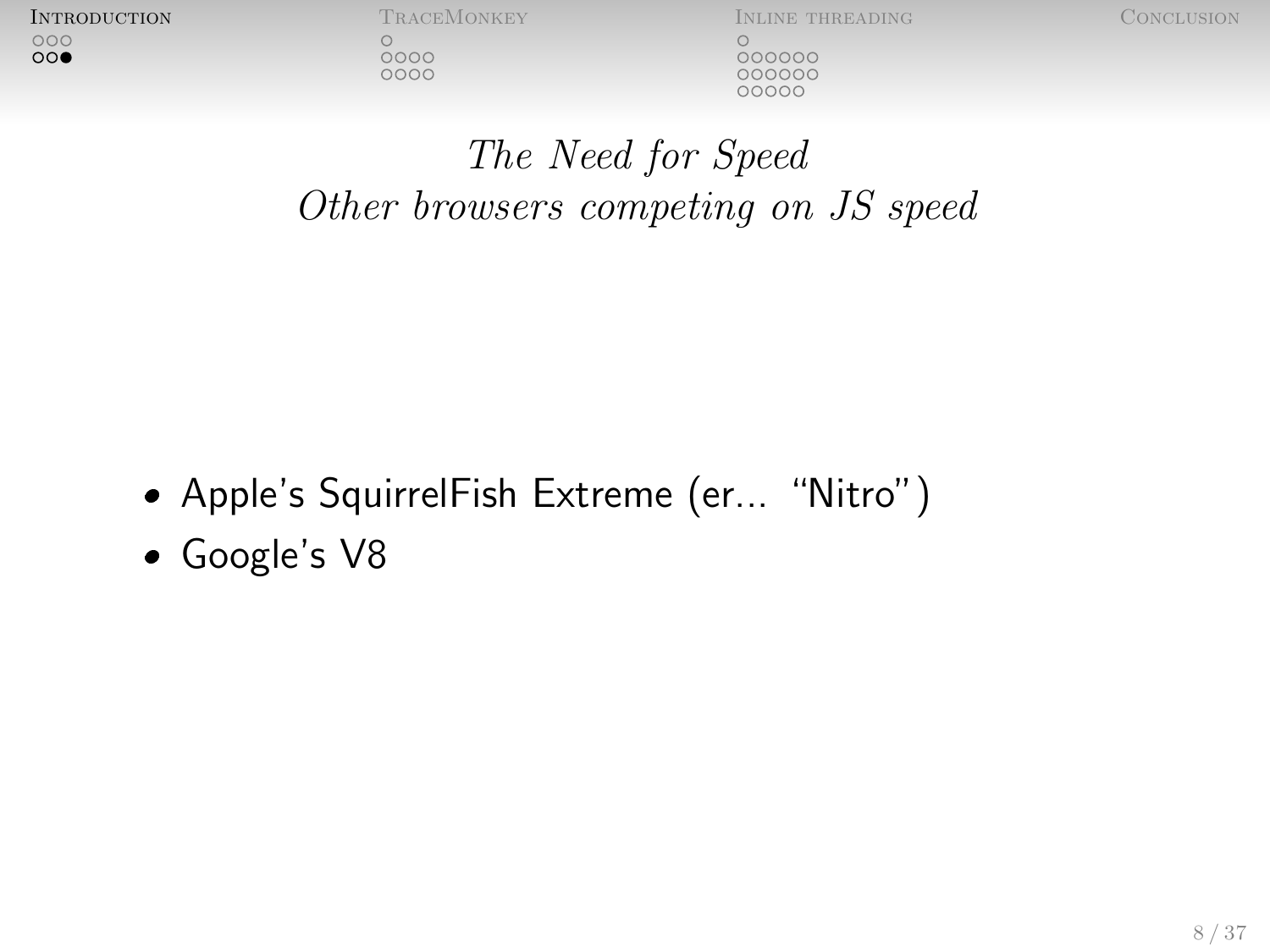$\underset{\text{OOO}}{\text{OO}}$ 

[Introduction](#page-2-0) [TraceMonkey](#page-8-0) [Inline threading](#page-20-0) [Conclusion](#page-40-0) 

 $\circ$ 

 $000000$ 

<span id="page-8-0"></span>

#### [TraceMonkey](#page-8-0)

**[Overview](#page-9-0) [Details](#page-10-0)** [Limitations](#page-15-0)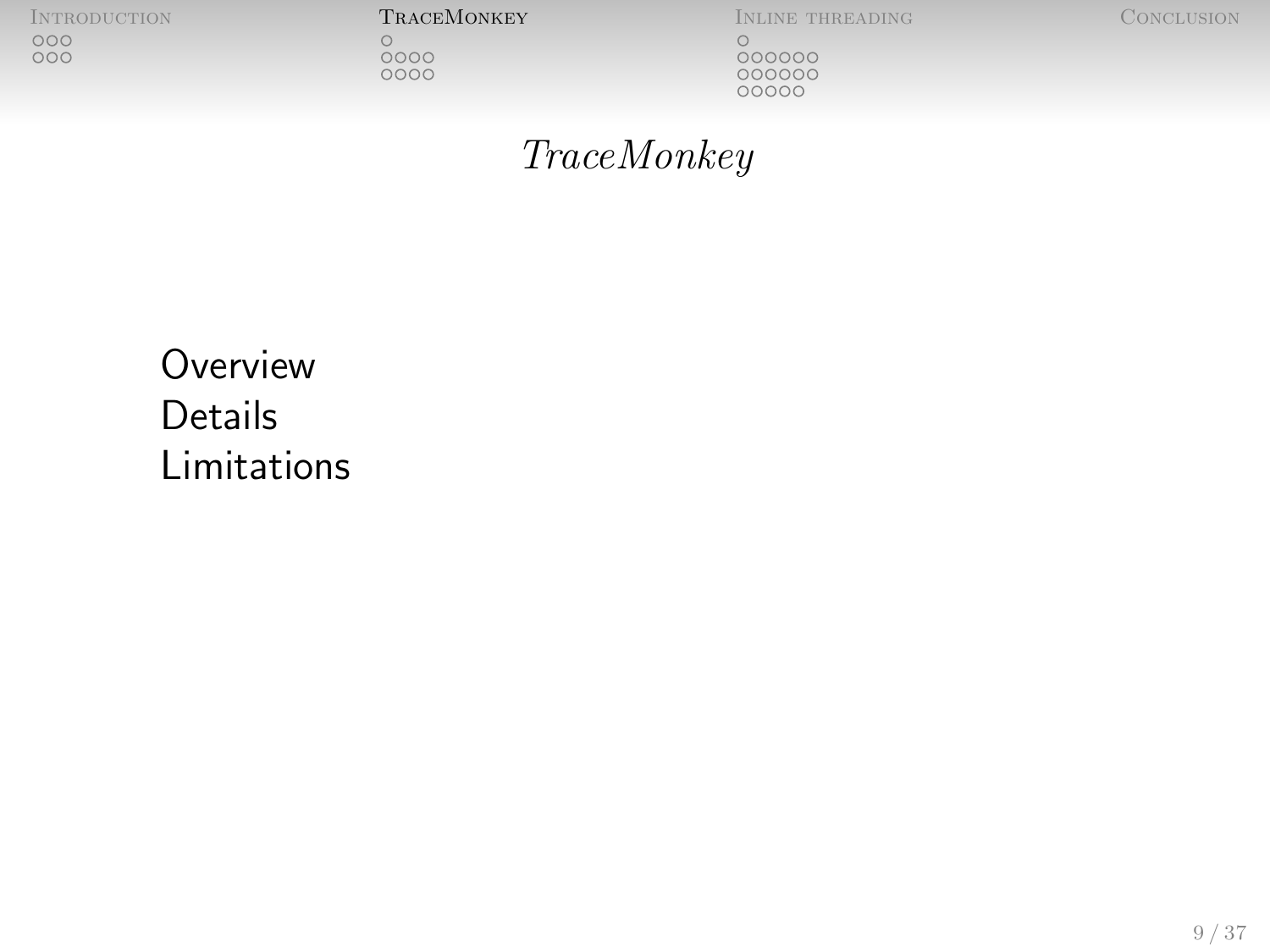

<span id="page-9-0"></span>

Mozilla's recent JS engine upgrade

Trace-based Just-in-Time Type Specialization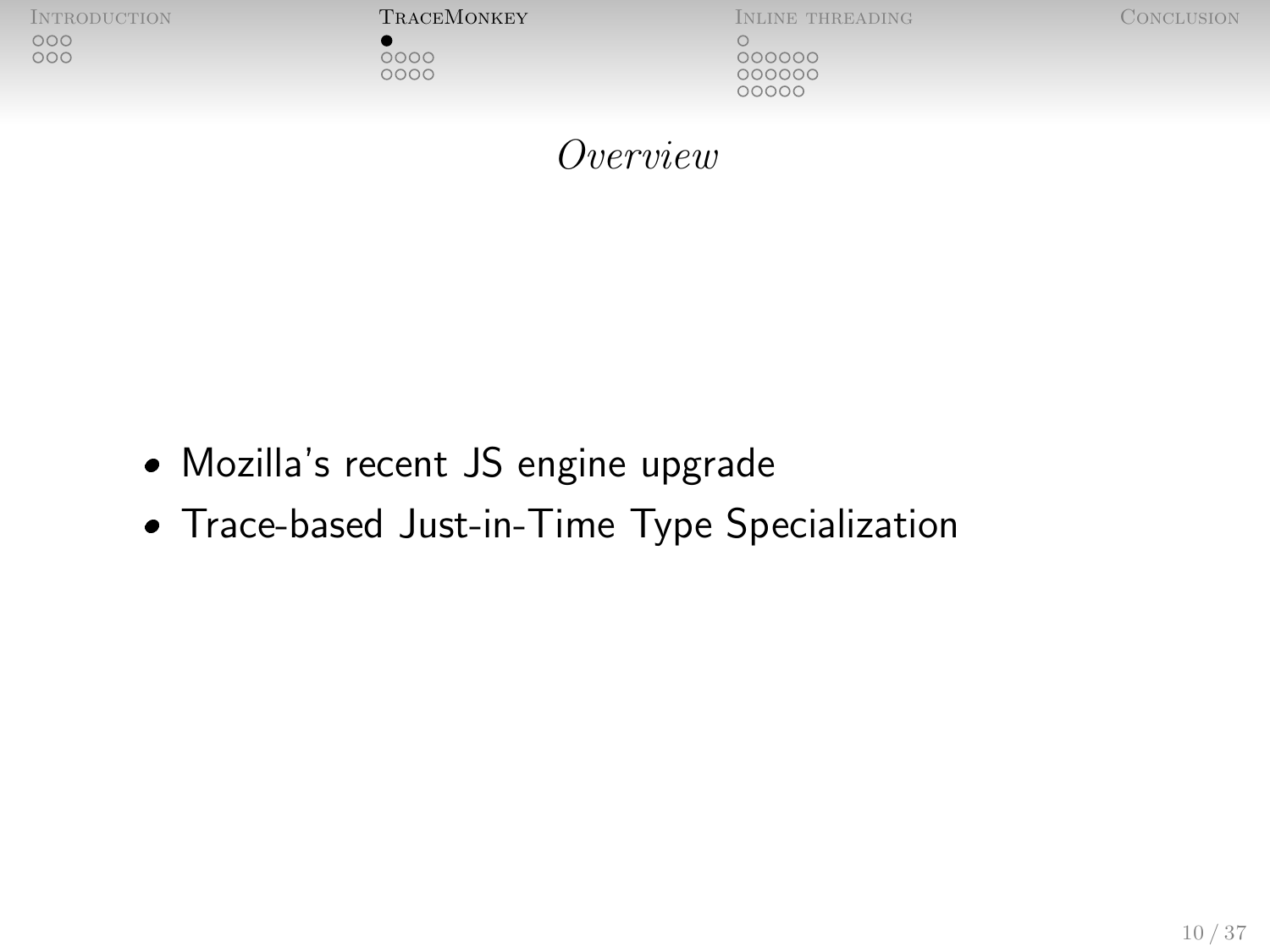$\bullet$ 000 0000

INTRODUCTION **TRACEMONKEY** INLINE THREADING CONCLUSION

000000

 $000000$ 00000

<span id="page-10-0"></span>

# [Details](#page-10-0) Why making JS fast is hard

- The biggest impediment to JS speed is dynamic typing
- The type of something isn't known for sure until runtime

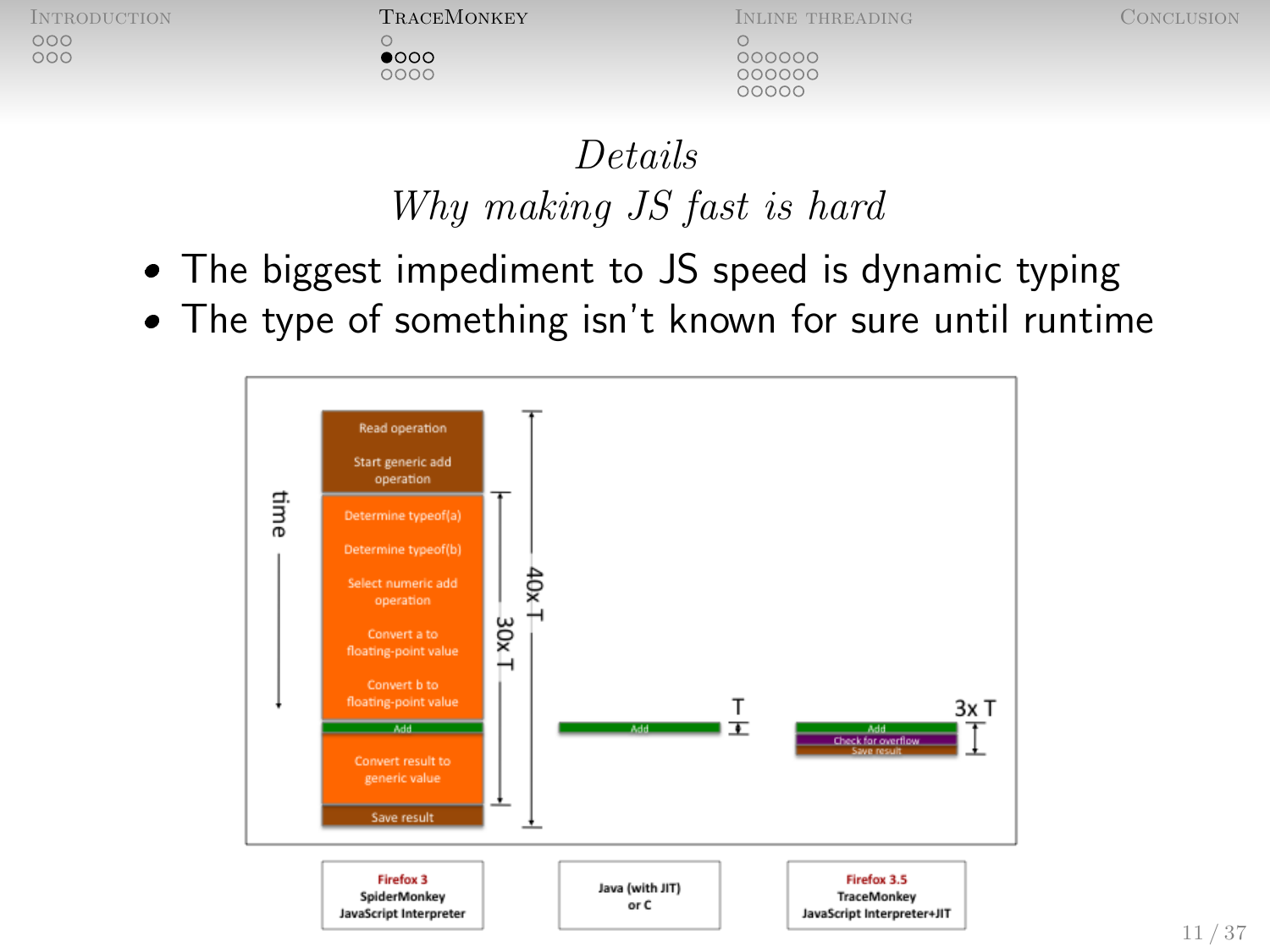$\bigcirc$  $0000$ 

**INTRODUCTION TRACEMONKEY INLINE THREADING CONCLUSION** 

 $000000$ 

# [Details](#page-10-0) Figuring out the types

If you can't figure out the types until runtime...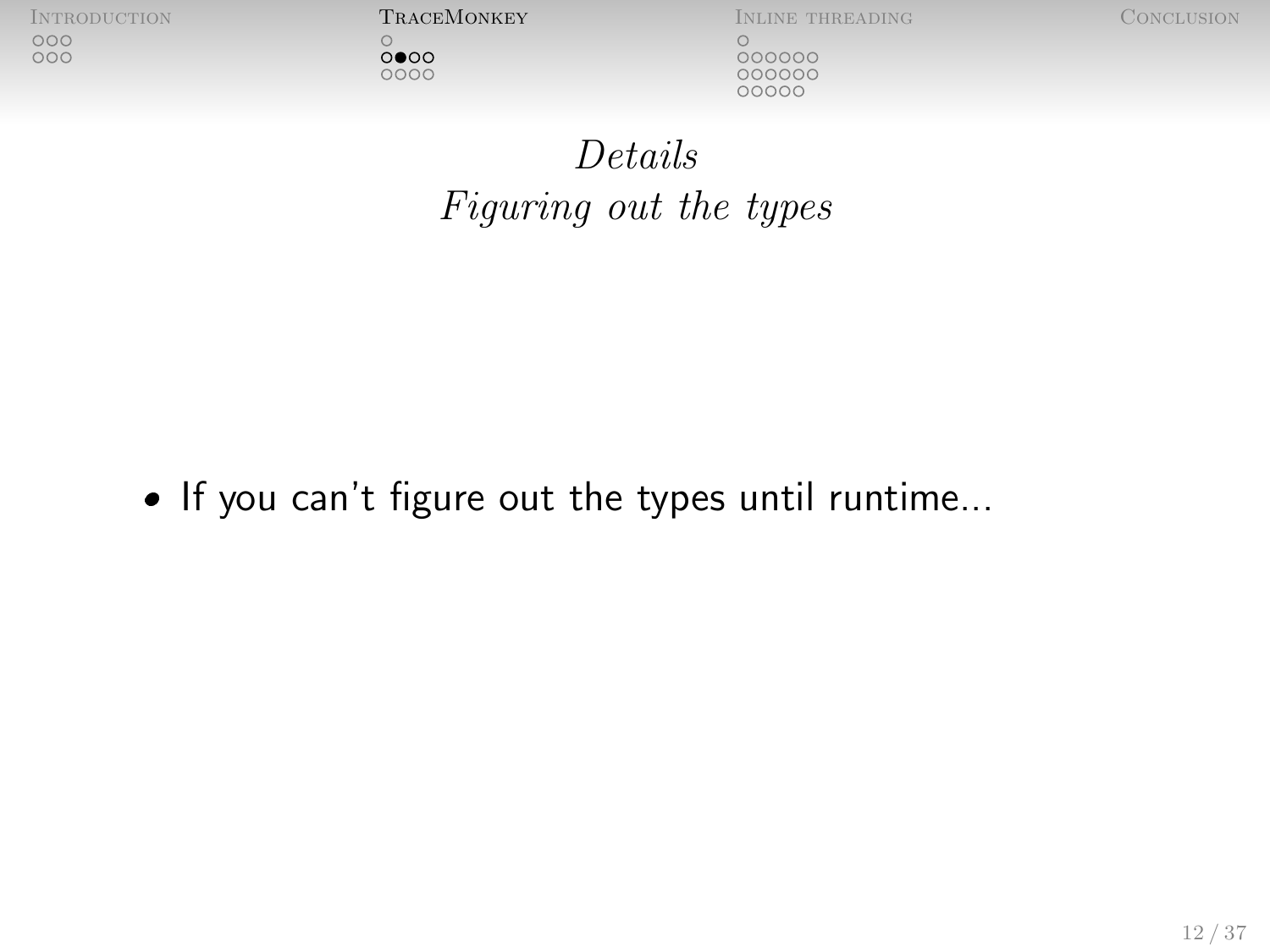$0000$ 

0000

[Introduction](#page-2-0) [TraceMonkey](#page-8-0) [Inline threading](#page-20-0) [Conclusion](#page-40-0)

000000 000000 00000

[Details](#page-10-0) Figuring out the types

- If you can't figure out the types until runtime...
- Then observe them at runtime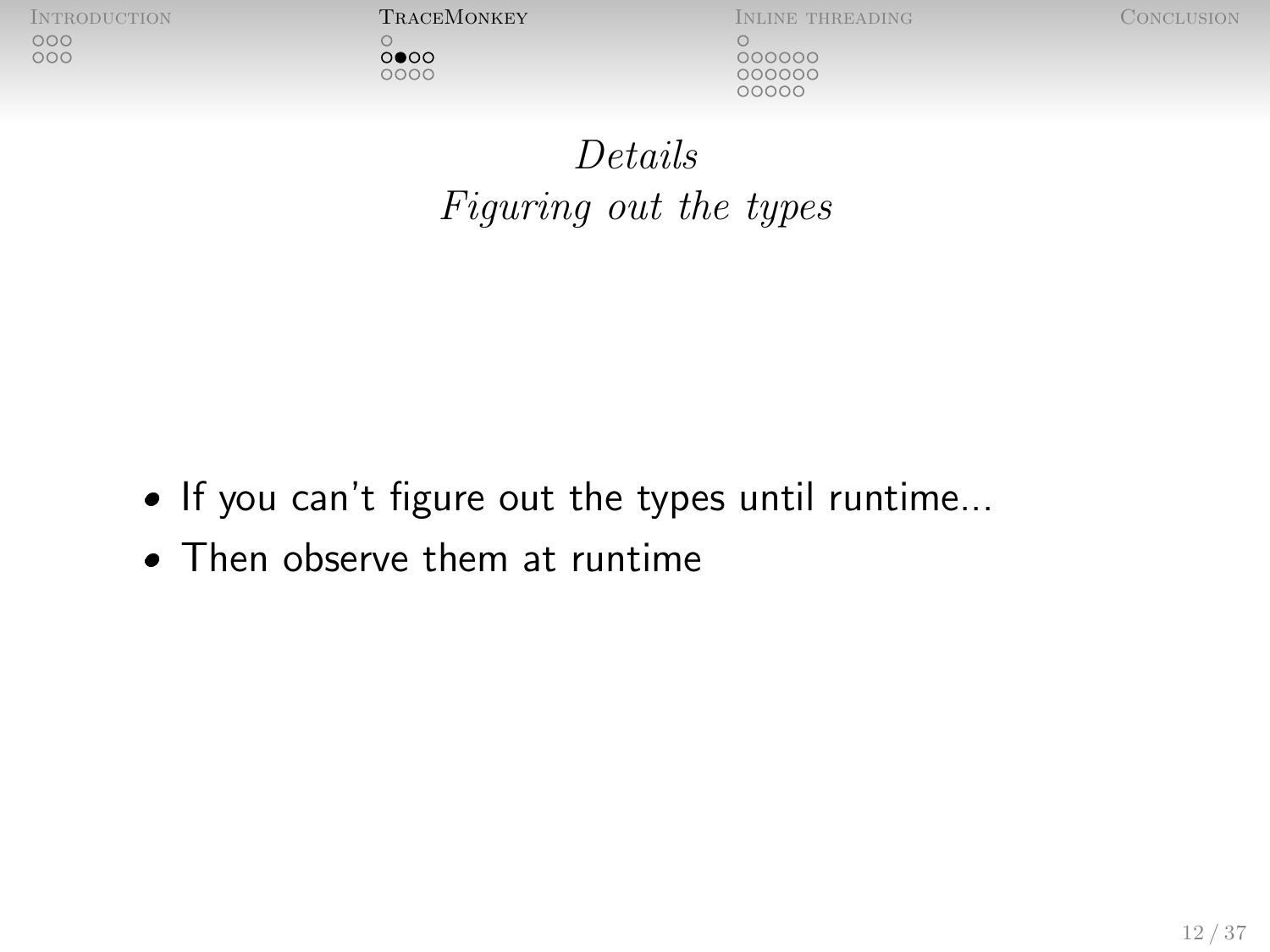noo  $000$   $0000$  $0000$ 

[Introduction](#page-2-0) [TraceMonkey](#page-8-0) [Inline threading](#page-20-0) [Conclusion](#page-40-0)

000000

00000C nnnnn

[Details](#page-10-0) How it works

- Each time through a loop, the code takes one path
- TraceMonkey monitors the types of variables through one path and generates native code for it
- Only worth doing for "hot" loops



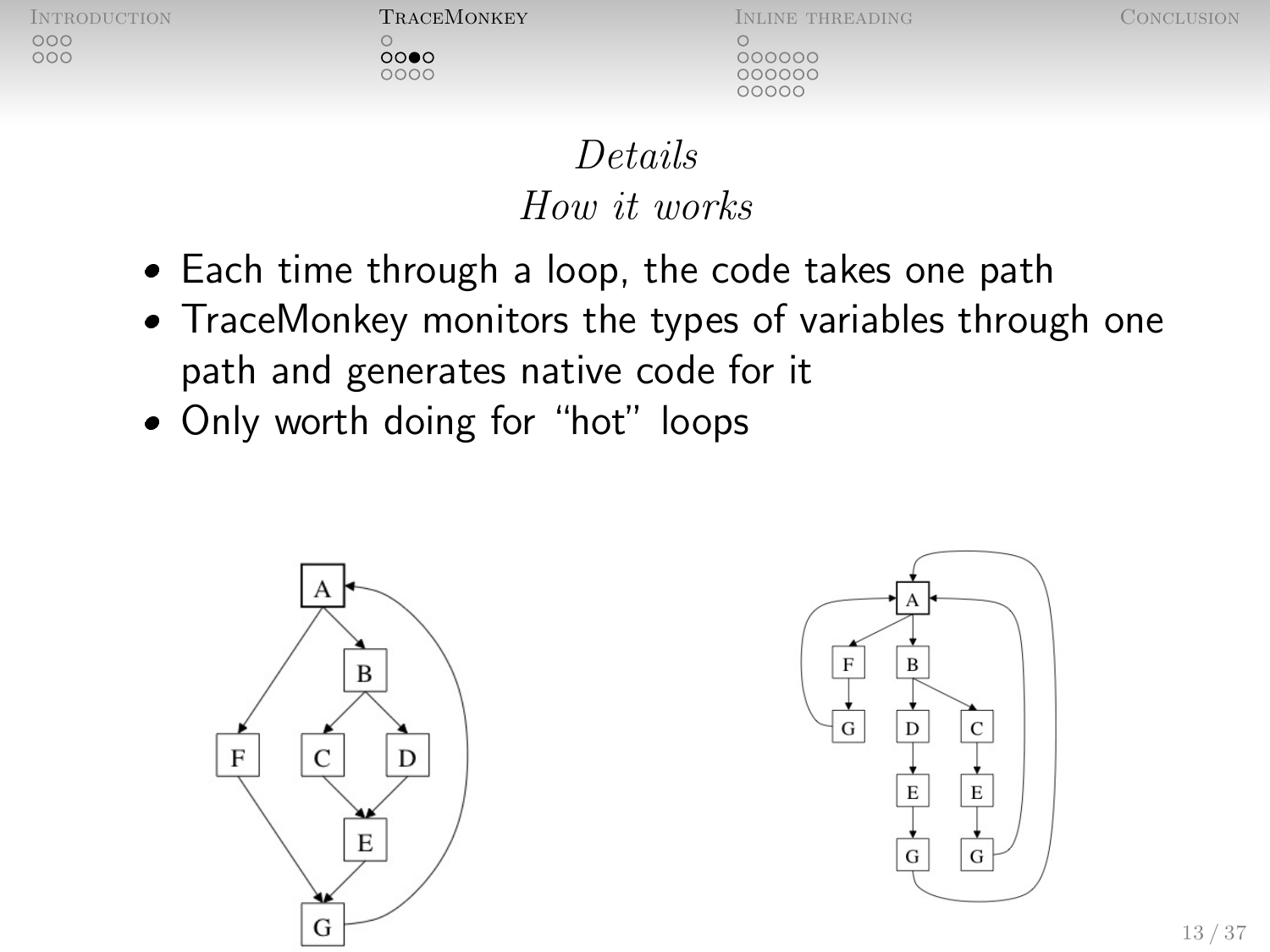INTRODUCTION **TRACEMONKEY** INLINE THREADING CONCLUSION CONCLUSION CONCLUSION CONCLUSION CONCLUSION CONCLUSION CONCLUSION CONCLUSION CONCLUSION CONCLUSION CONCLUSION CONCLUSION CONCLUSION CONCLUSION CONCLUSION CONCLUSION CO

 $\circ$  $000000$ 

[Details](#page-10-0)

# Some perf numbers

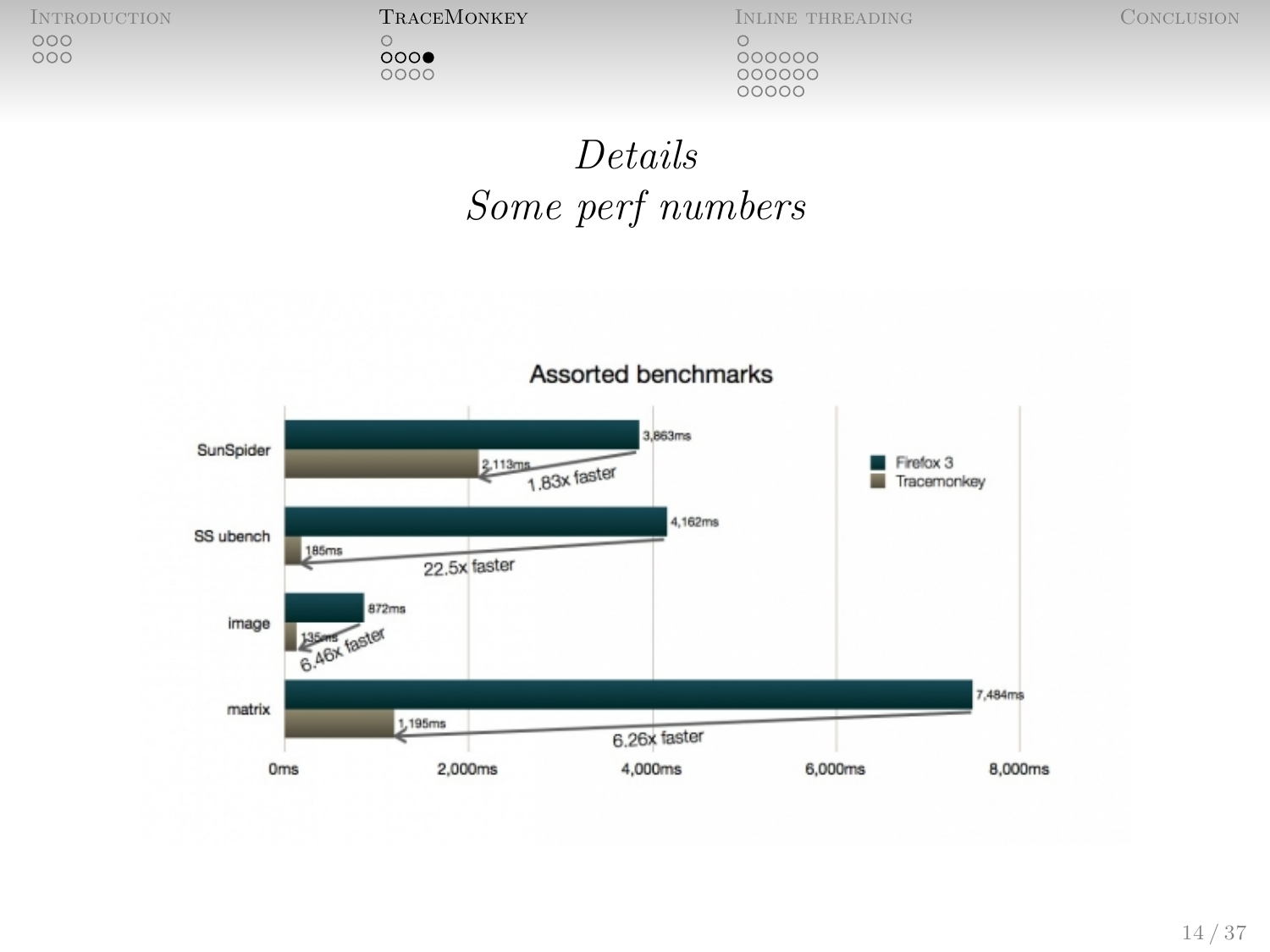$0000$  $\bullet$ 000

INTRODUCTION **TRACEMONKEY** INLINE THREADING CONCLUSION

000000 00000C nnnnn

[Limitations](#page-15-0) Trace recording is expensive

- Recording a trace isn't free
- Recording a trace takes about 400x as long as it would to interpret it
- A loop needs to be executed a lot to take advantage of it

<span id="page-15-0"></span>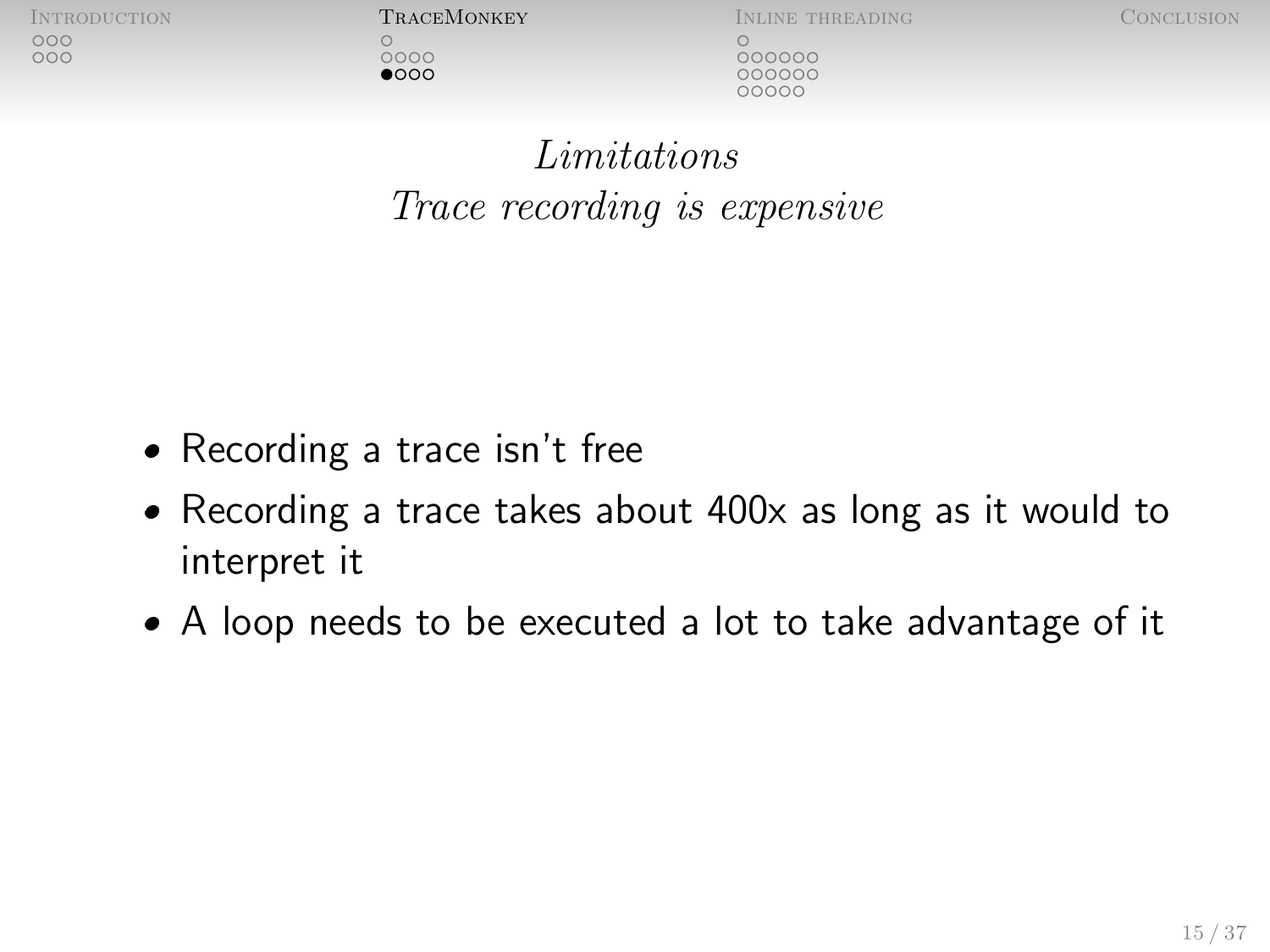$0000$ 

 $0000$ 

**INTRODUCTION TRACEMONKEY INLINE THREADING CONCLUSION** 

000000 000000 00000

[Limitations](#page-15-0) Not everything is traced

- The tracer still doesn't support some constructs
	- Generators
	- Recursion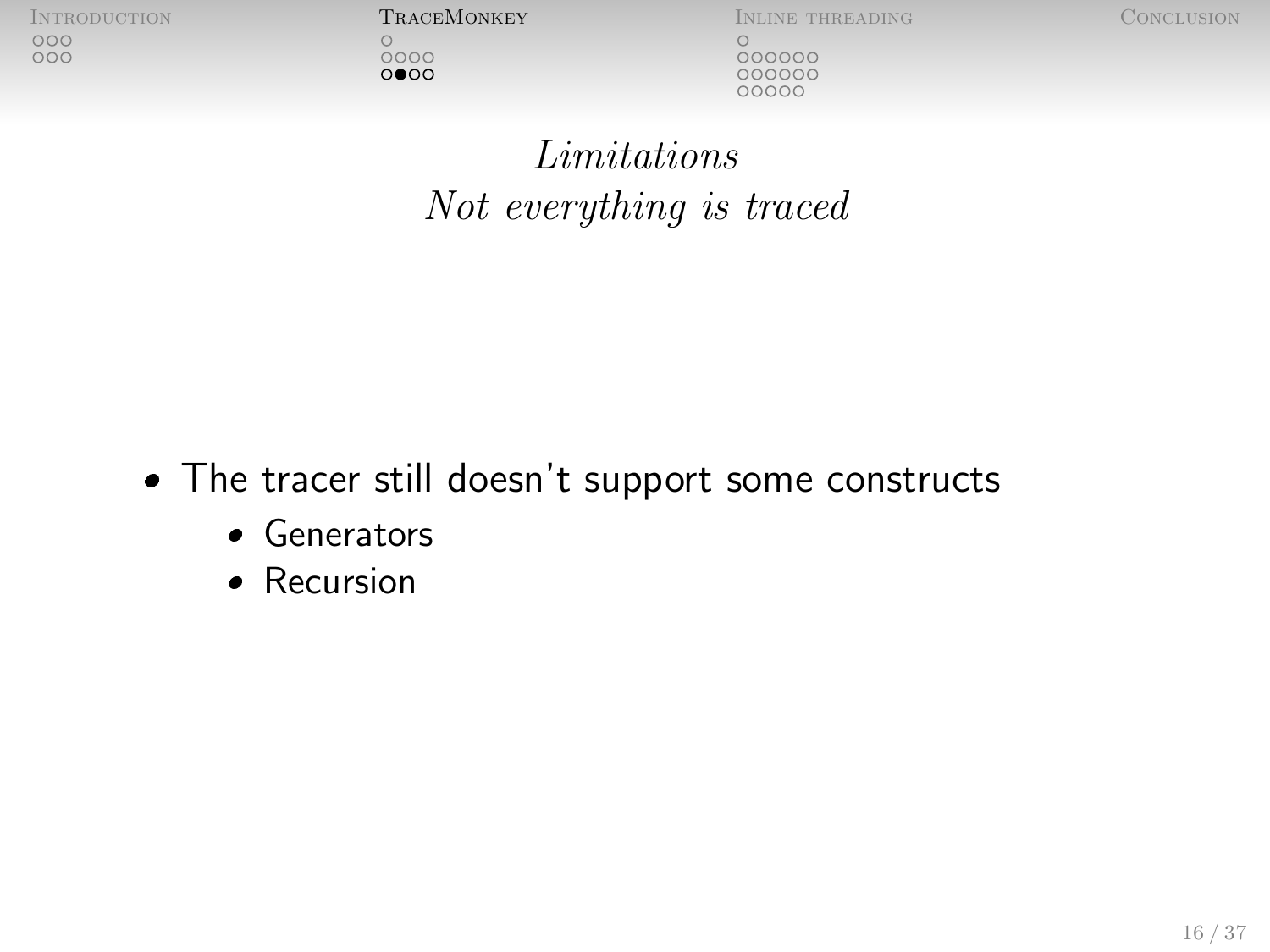INTRODUCTION **TRACEMONKEY** INLINE THREADING CONCLUSION CONCLUSION CONCLUSION CONCLUSION CONCLUSION

 $\overset{\circ}{\underset{\circ}{\circ}}\overset{\circ}{\circ}\overset{\circ}{\circ}\overset{\circ}{\circ}$ 

 $000000$ 

[Limitations](#page-15-0) Bad trace performance



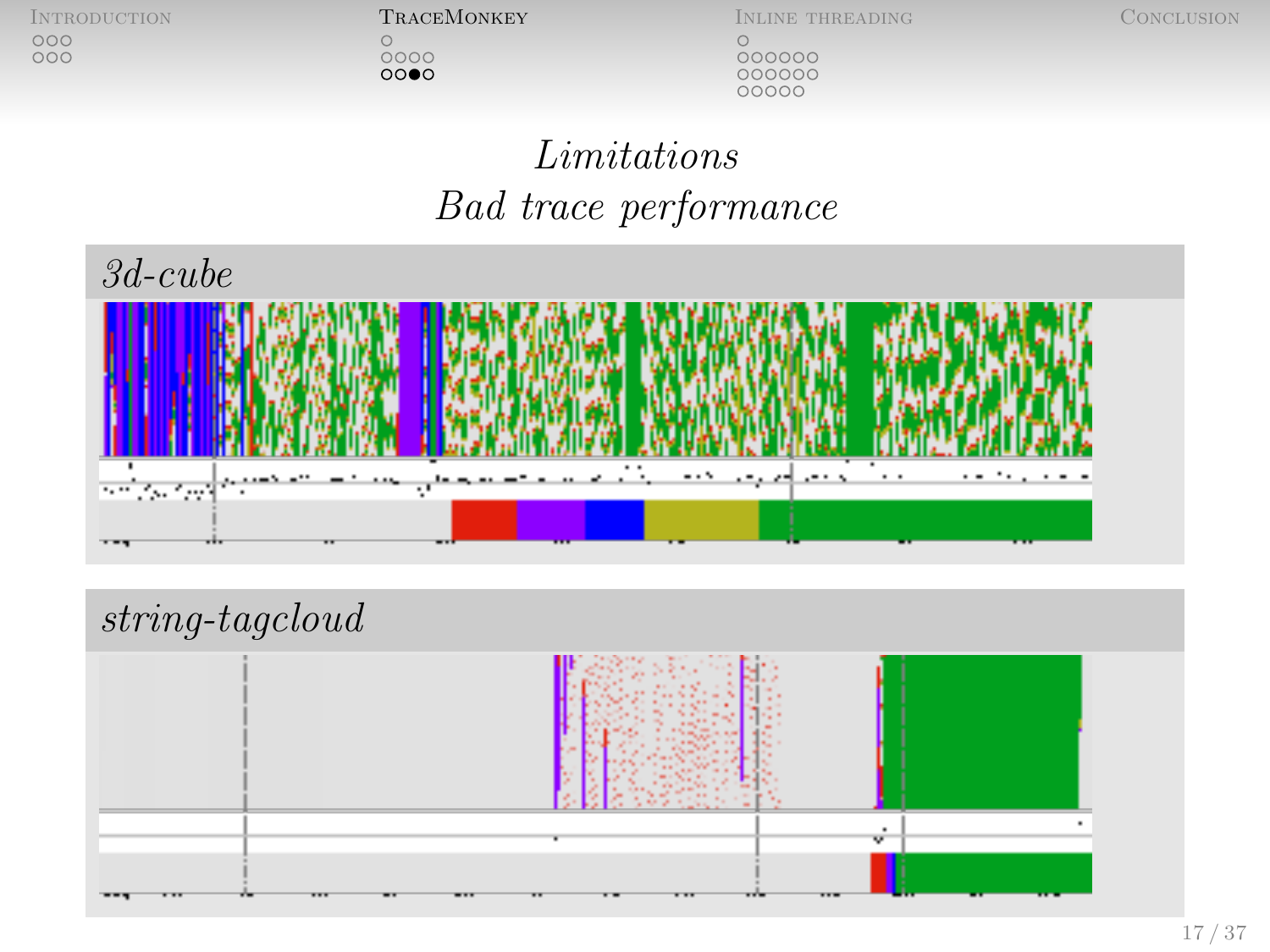$\bigcirc$  $0000$ 

**INTRODUCTION TRACEMONKEY INLINE THREADING CONCLUSION** 000000

000000

# [Limitations](#page-15-0) Exponential trace explosion

•  $n$  independent, frequently taken branches means  $2^n$  traces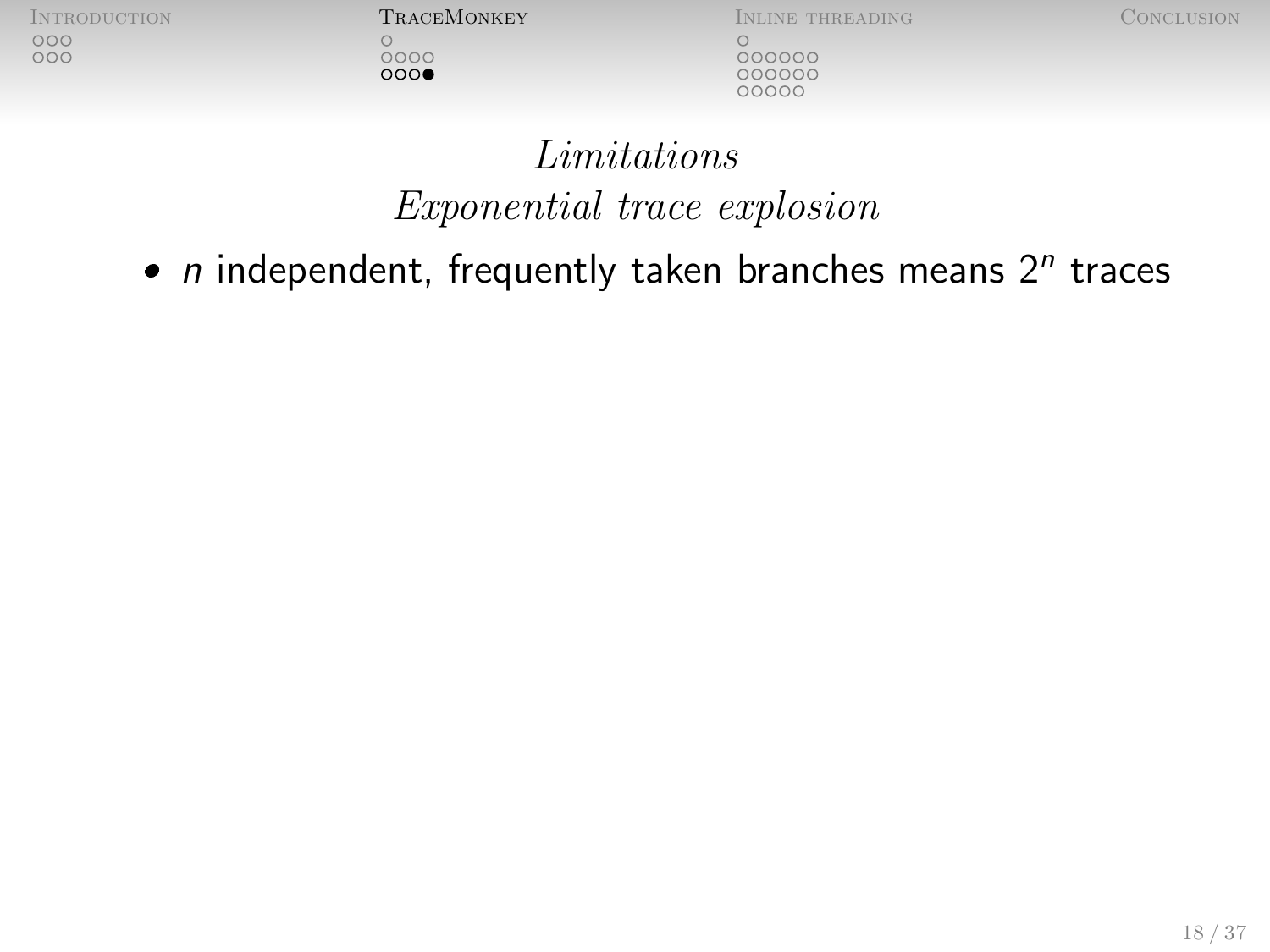$0000$  $000$ 

[Introduction](#page-2-0) [TraceMonkey](#page-8-0) [Inline threading](#page-20-0) [Conclusion](#page-40-0) 000000  $000000$ 00000

## [Limitations](#page-15-0) Exponential trace explosion

- $n$  independent, frequently taken branches means  $2^n$  traces
- This runs twice as slowly with tracing on:

**var** v1, v2, v3, v4, v5, v6, v7, v8, v9, v10; v1 = v2 = v3 = v4 = v5 = v6 = v7 = v8 = v9 = v10 = 0; **for** (**var** i = 0; i < 1<<22; i++) { **if** ((i & (1 << 1)) != 0) v1++; **if** ((i & (1 << 2)) != 0) v2++; **if** ((i & (1 << 3)) != 0) v3++; /\* ... \*/ }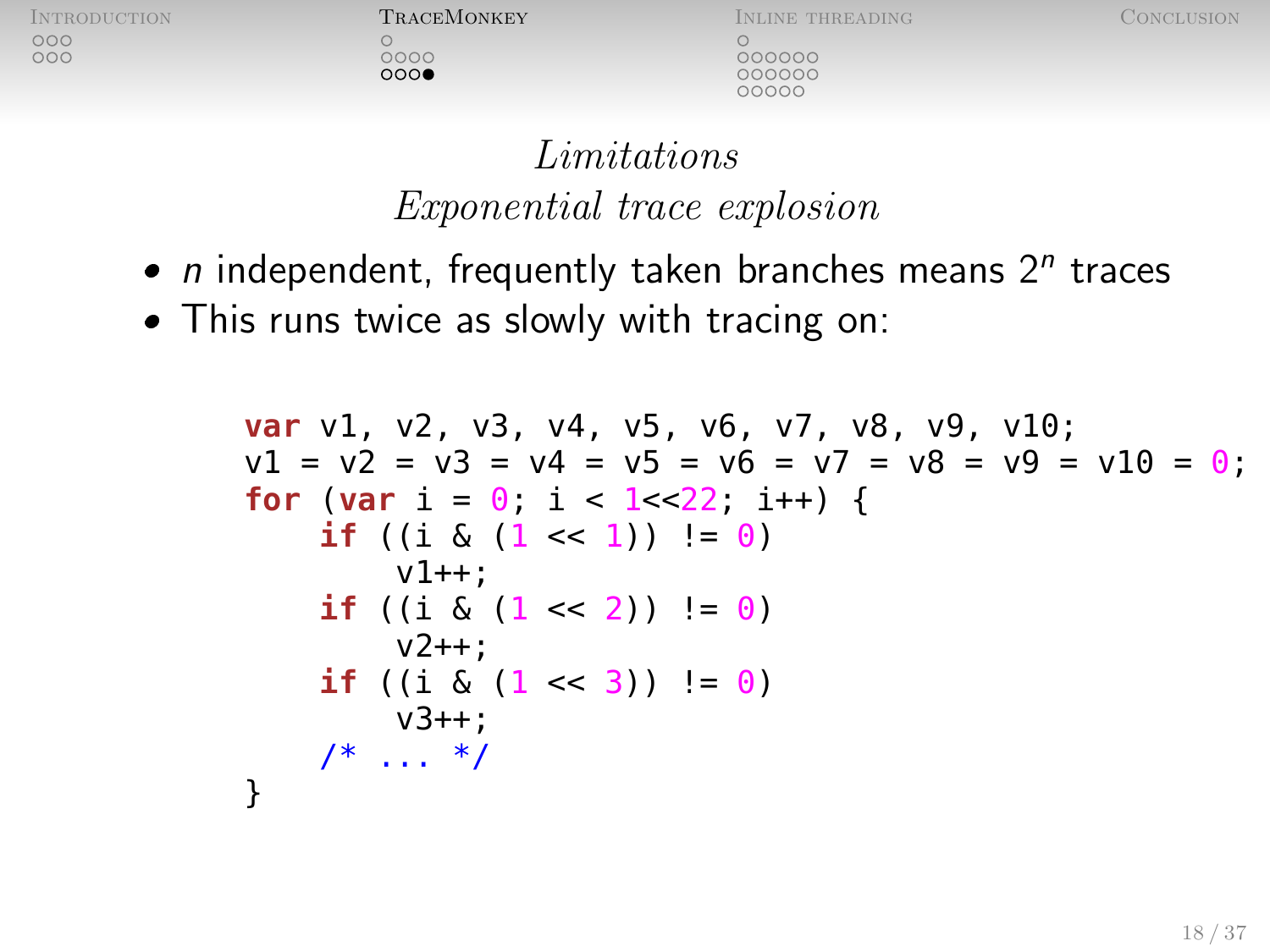$0000$ 

0000

[Introduction](#page-2-0) [TraceMonkey](#page-8-0) [Inline threading](#page-20-0) [Conclusion](#page-40-0)

<span id="page-20-0"></span>

000000 00000C COOOC

[Inline threading](#page-20-0) [What to do](#page-20-0)

- Tracing is great, but but we'd like to be fast even when it doesn't work
- So we need to speed up what we are doing when we aren't tracing: the interpreter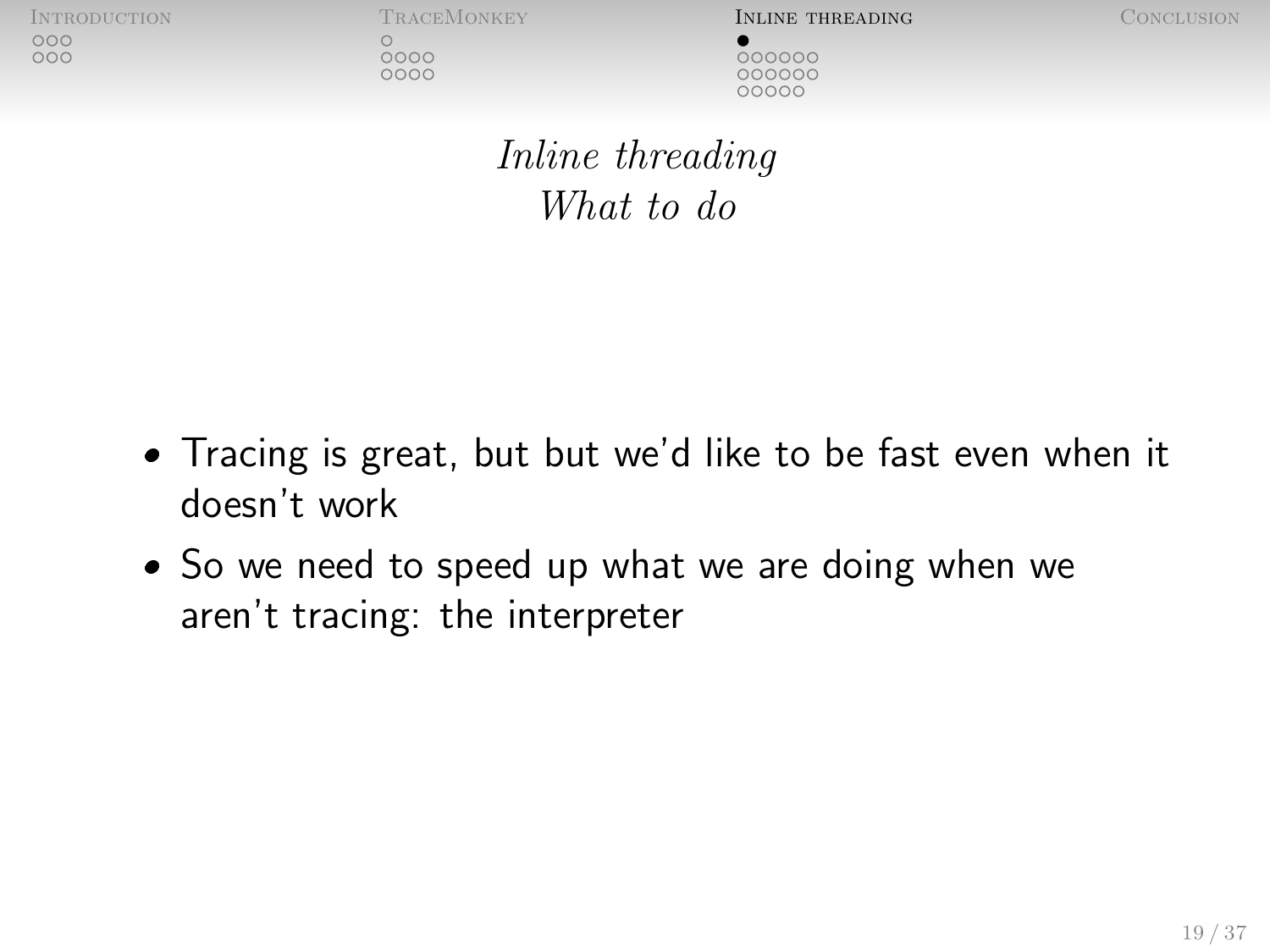$0000$  $0000$ 

INTRODUCTION TRACEMONKEY **INLINE THREADING** CONCLUSION  $\bullet$ 00000 oooooc

<span id="page-21-0"></span>

[Interpreter overview](#page-21-0) The structure of the interpreter

- The bytecode compiler takes JavaScript source and generates bytecode (a sort of high level assembly)
- The interpreter (or virtual machine) then executes the bytecodes
- This should sound familiar: it is made explicit in Java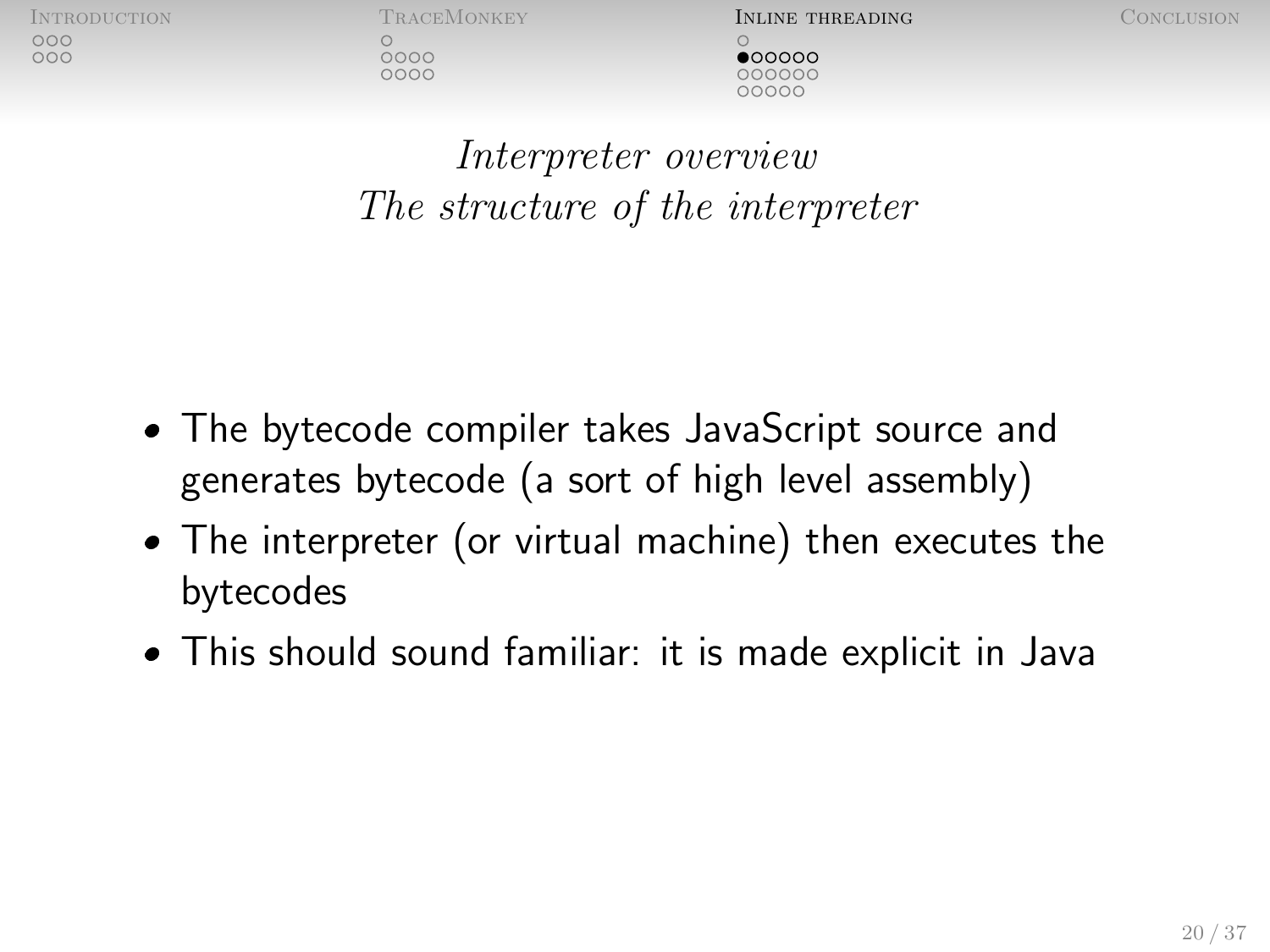$0000$ 

 $0000$ 

[Introduction](#page-2-0) [TraceMonkey](#page-8-0) [Inline threading](#page-20-0) [Conclusion](#page-40-0)  $000000$ 000000 nnnnn

[Interpreter overview](#page-21-0) Stack based VM

- The SpiderMonkey VM is stack-based
- Most operations operate on the top elements of a stack of values
- Similar to a reverse polish notation calculator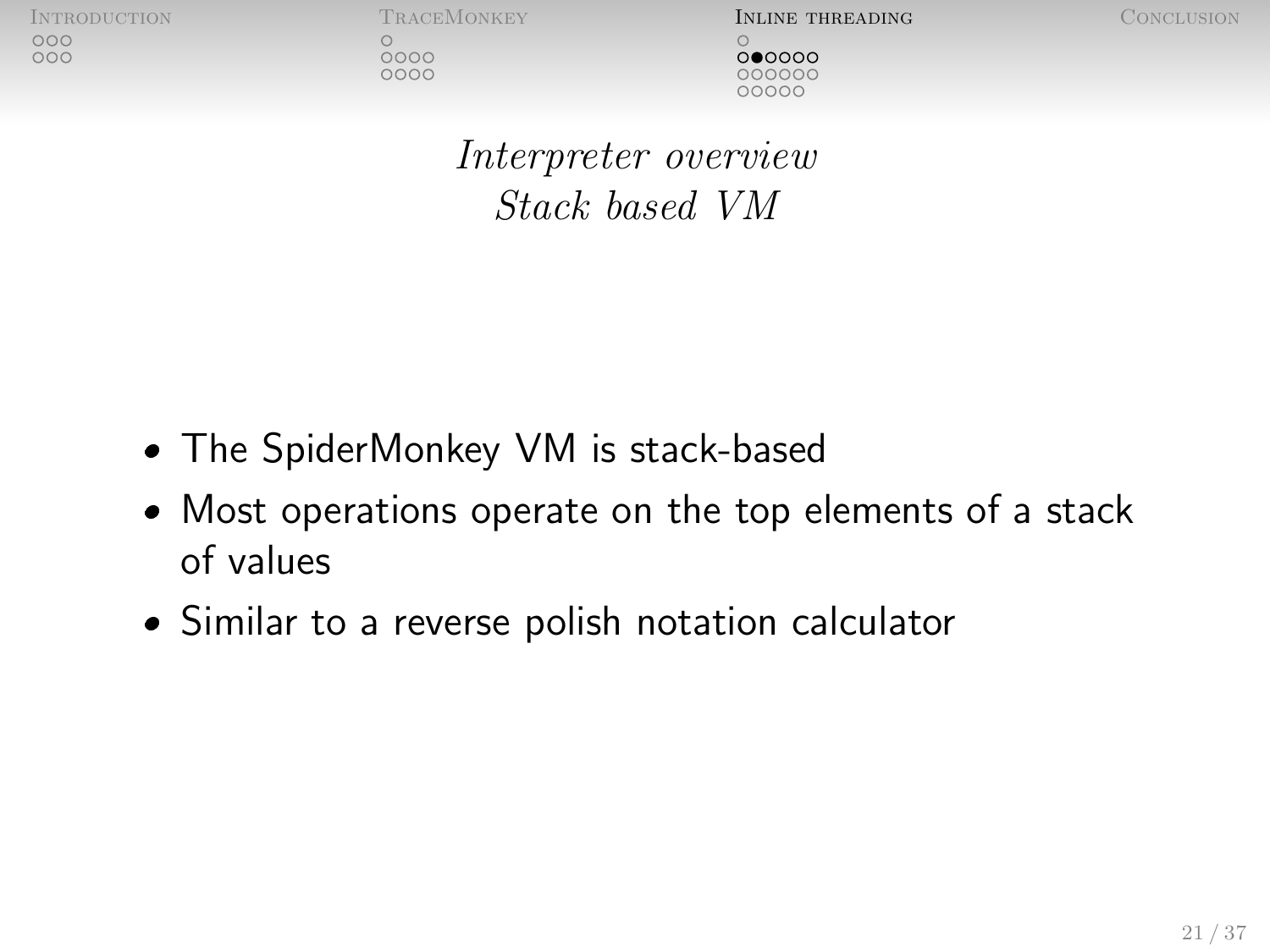nnn

 $0000$ 

 $0000$ 

INTRODUCTION TRACEMONKEY **INLINE THREADING** CONCLUSION  $000000$ nnnnn

[Interpreter overview](#page-21-0) Bytecodes

- Opcodes exist to do all of the little tasks required to execute JavaScript, like
	- Add the top two numbers on the stack
	- Push the contents of a local variable onto the stack
	- Push the contents of an object property onto the stack
	- Call another function
	- Jump to another code address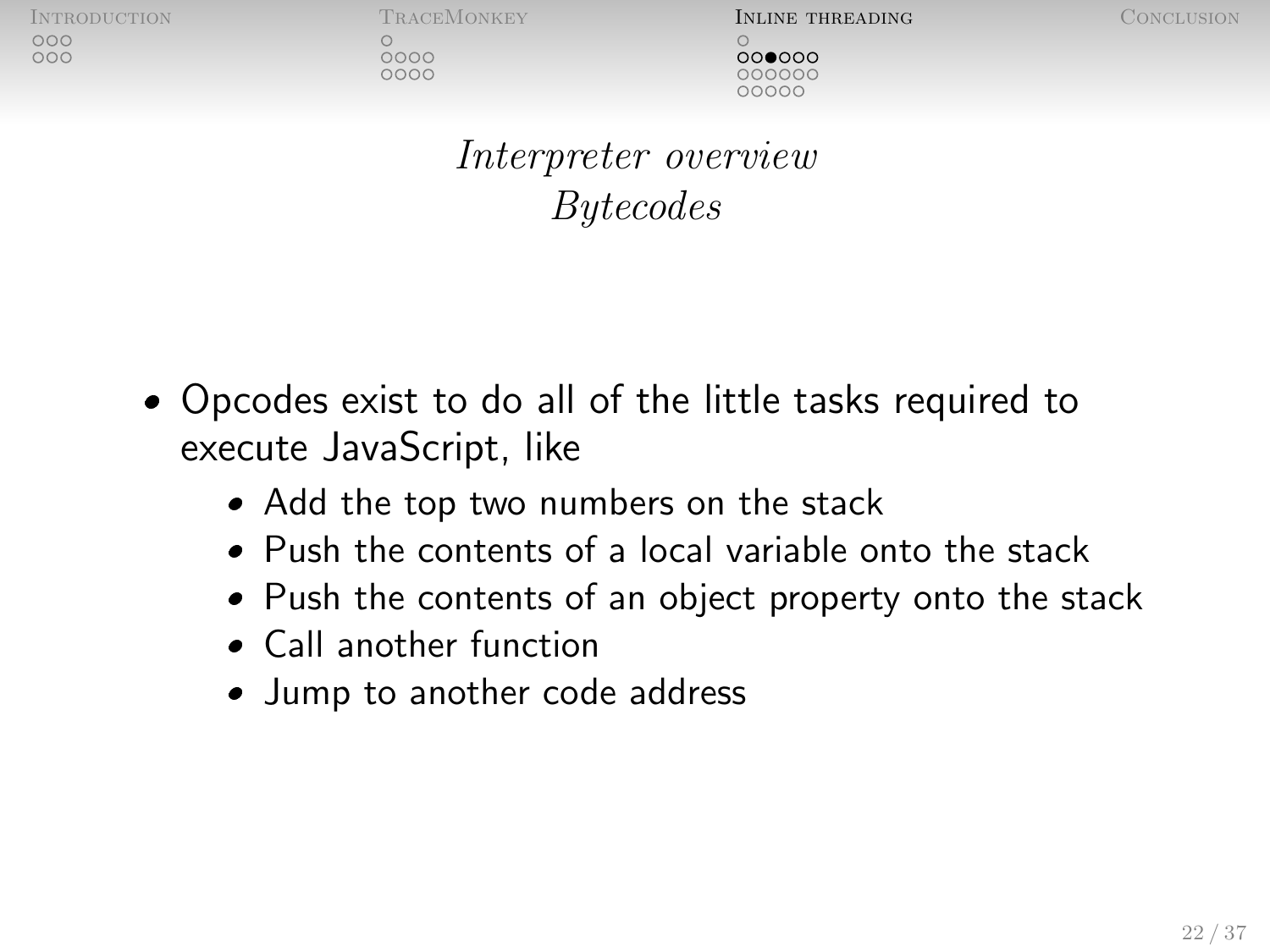0000  $0000$ 

INTRODUCTION TRACEMONKEY **INLINE THREADING** CONCLUSION  $000000$ **DOOO** 

[Interpreter overview](#page-21-0) Not all bytecodes are created equal

- Some bytecodes are small and simple (pushing a local variable to the stack)
- Some are big and complicated (pushing a property on the stack, calling a function)
- And some fall in the middle (adding two numbers)
	- It's easy if they are both integers, but they could also be doubles, strings, chunks of XML...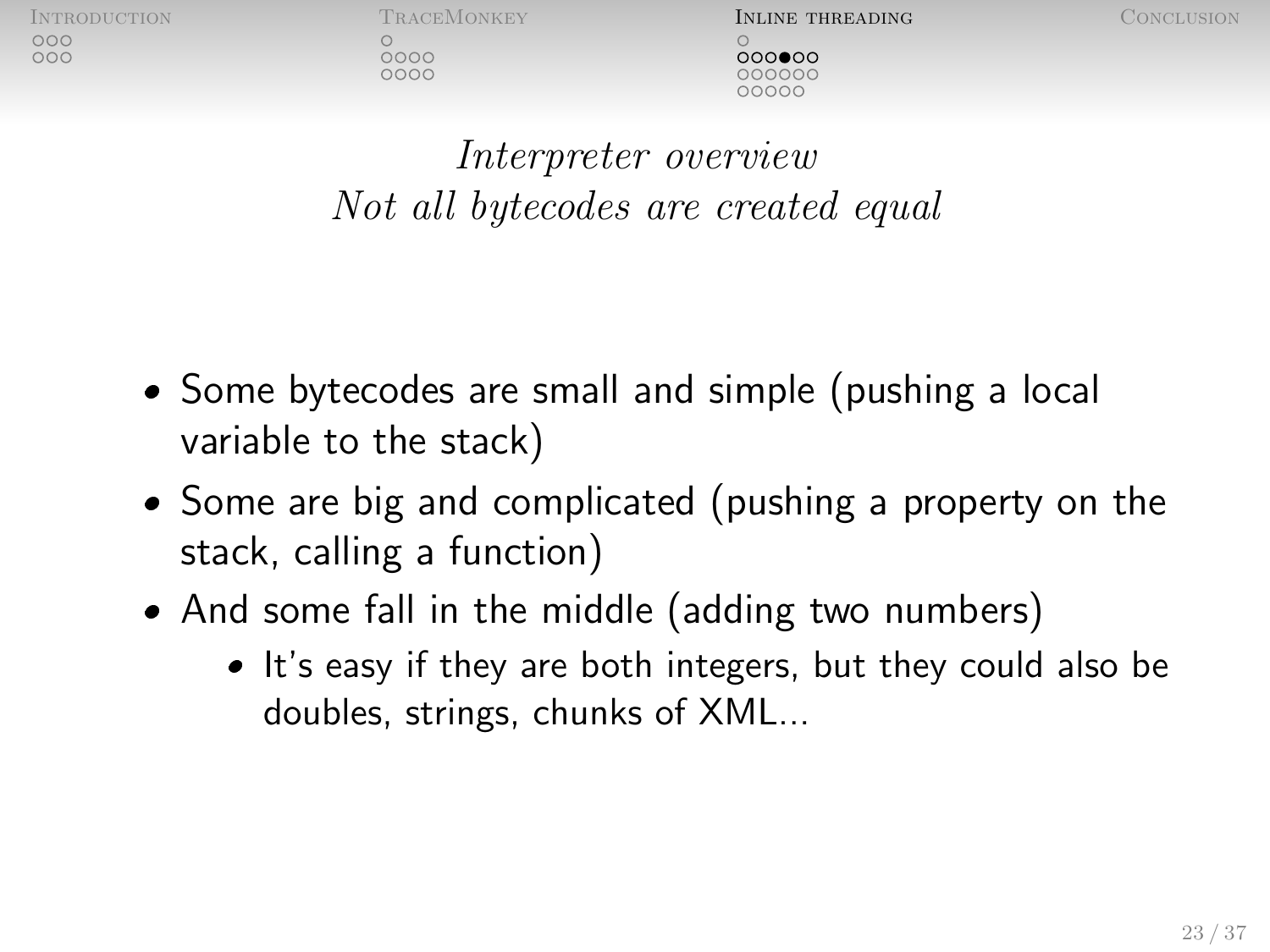$0000$ 

0000

INTRODUCTION TRACEMONKEY **INLINE THREADING** CONCLUSION  $0000000$ 00000C COOOC

[Interpreter overview](#page-21-0) The interpreter loop

```
for(;;) {
    JS0p opcode = code[pc];
    switch (opcode) {
    case ADD:
        /* Add... */pc += ADD LENGTH;
        break;
    case EQ:
        /* Compare things for equality... */
        pc += EQ_LENGTH;
        break;
    case GOTO:
        pc = get target(code, pc);break;
    /* ... */
}
```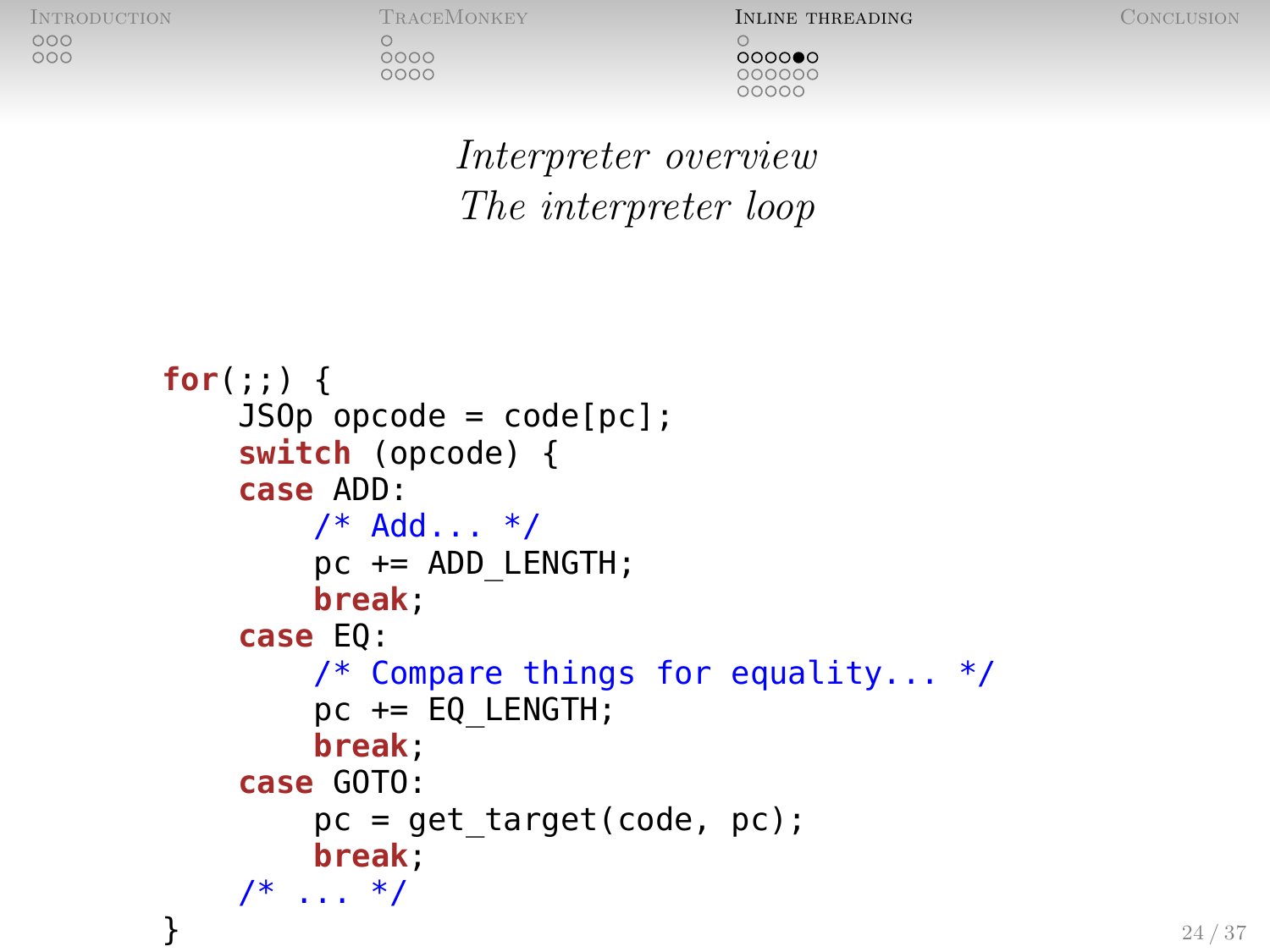nnn

0000

 $0000$ 

INTRODUCTION TRACEMONKEY **INLINE THREADING** CONCLUSION  $00000$ oooooc

[Interpreter overview](#page-21-0) Interpreter overhead

- There is a lot of fixed overhead
	- Looking up next opcode
	- Bounds check for the switch
	- Table lookup for the switch
	- Indirect jump to correct case
	- Jump back to the top of the loop
	- Incrementing program counter
- And since the switch does an indirect jump, the processor has trouble predicting it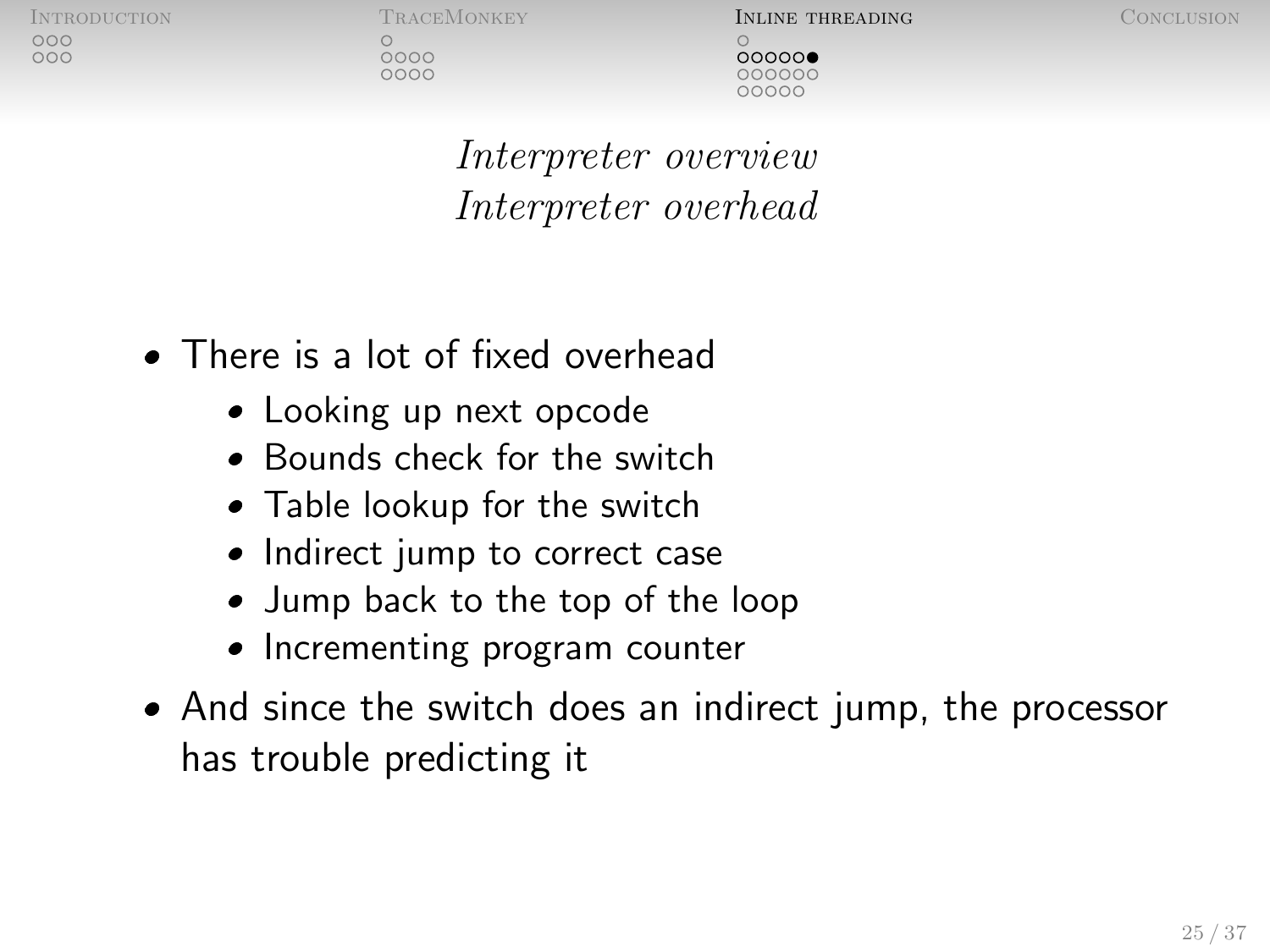$\bigcirc$ 

 $0000$ 

0000

[Introduction](#page-2-0) [TraceMonkey](#page-8-0) [Inline threading](#page-20-0) [Conclusion](#page-40-0)  $000000$  $•000000$ 00000

<span id="page-27-0"></span>

[Call threading](#page-27-0) An insight

 Most of the overhead comes from figuring out what opcode to execute next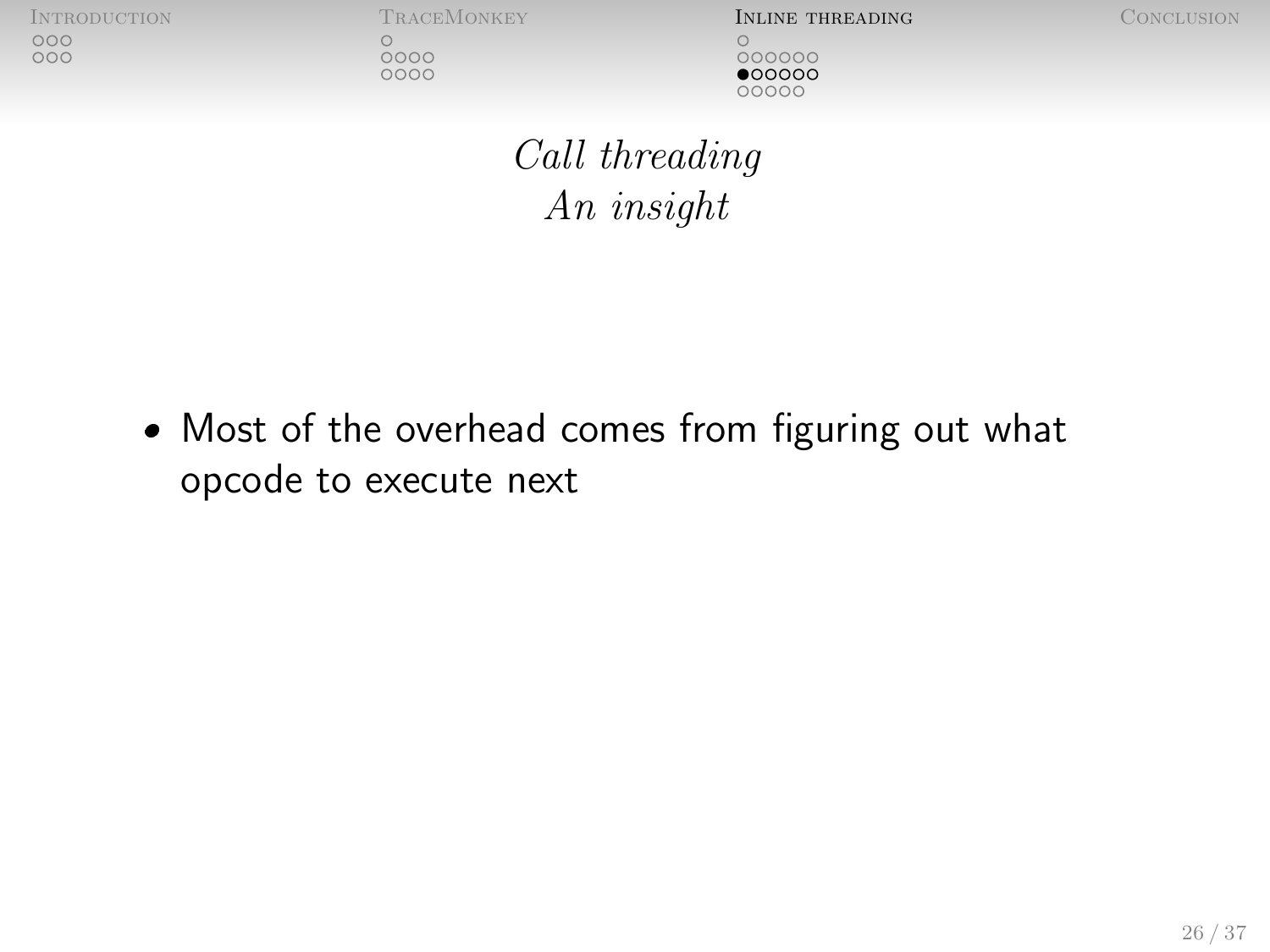$0000$ 

 $0000$ 

INTRODUCTION TRACEMONKEY **INLINE THREADING** CONCLUSION 000000  $\bullet$ 00000 nnnnn

[Call threading](#page-27-0) An insight

- Most of the overhead comes from figuring out what opcode to execute next
- But with the exception of control flow operations, we know what opcodes are executed in what order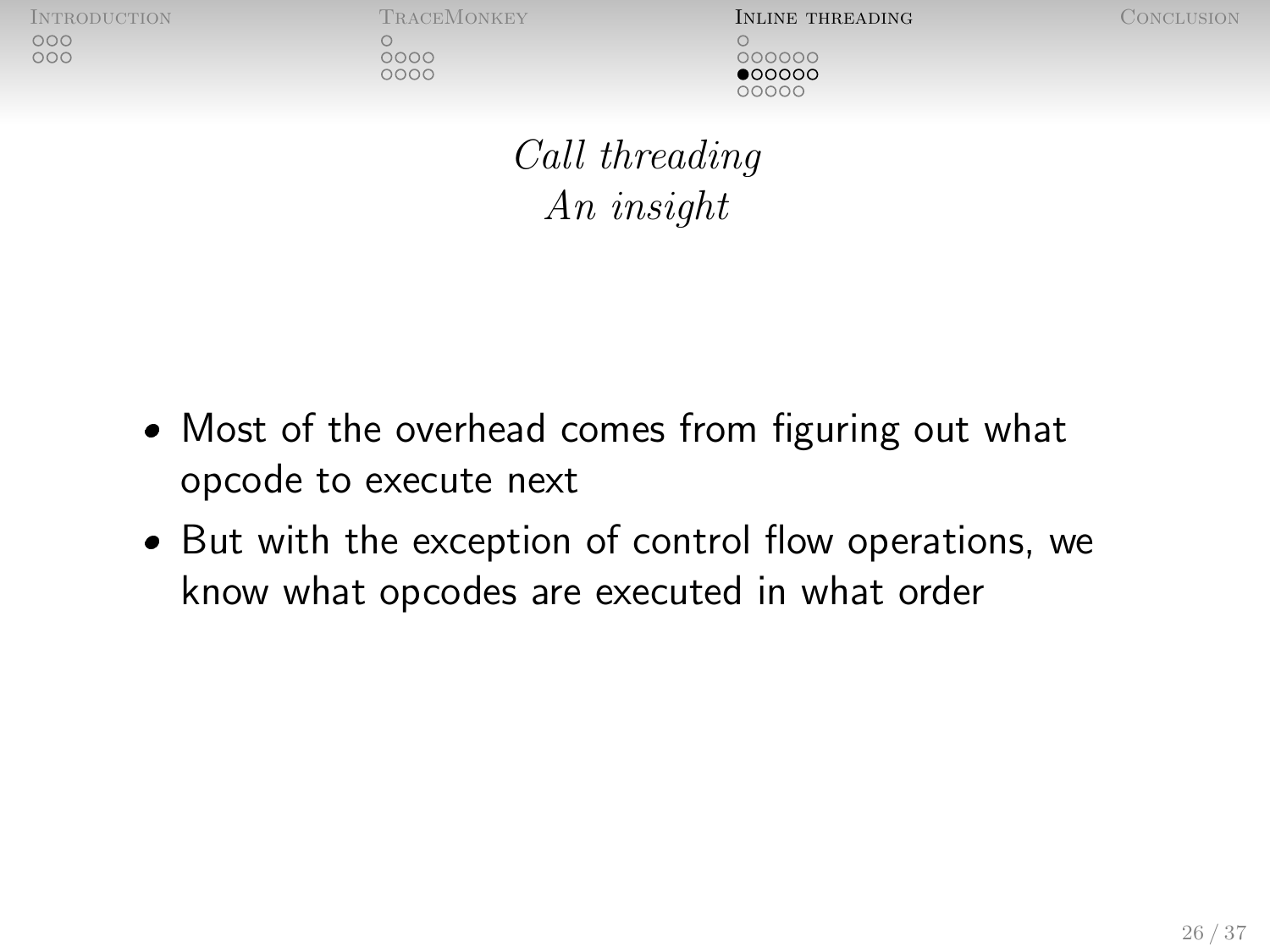noo  $000$ 

 $0000$ 

 $0000$ 

INTRODUCTION TRACEMONKEY **INLINE THREADING** CONCLUSION 000000  $\bullet$ 00000 10000

[Call threading](#page-27-0) An insight

- Most of the overhead comes from figuring out what opcode to execute next
- But with the exception of control flow operations, we know what opcodes are executed in what order
- Is there a way we can express this?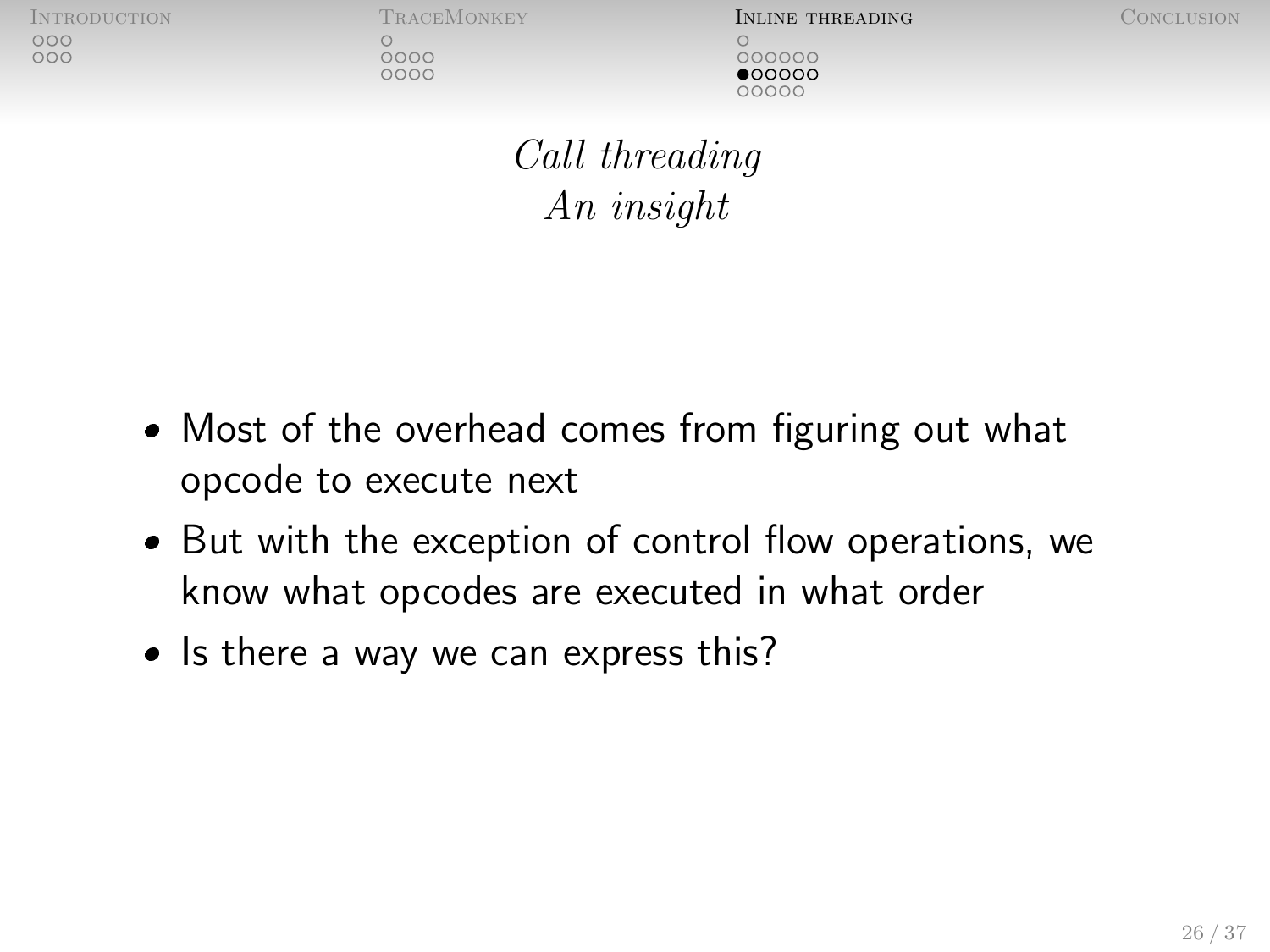| INTRODUCTION |  |
|--------------|--|
| 000          |  |
| 000          |  |

0000

**INLINE THREADING** CONCLUSION 000000  $000000$ nnnnn

[Call threading](#page-27-0) The reveal

- We can generate native code to invoke the operations we want
- Express the operations as functions instead of cases in a switch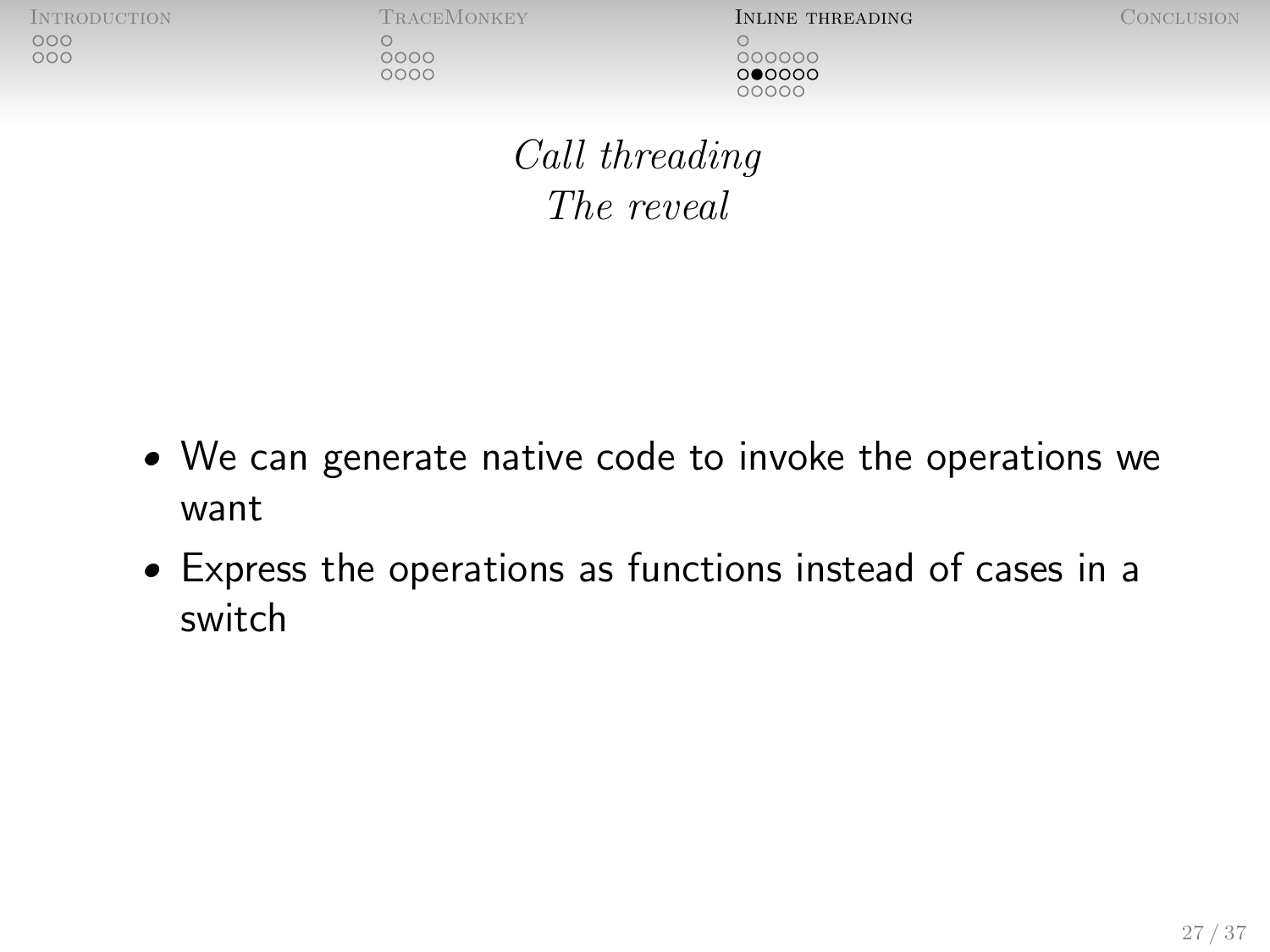$0000$ 

0000

**INTRODUCTION TRACEMONKEY INLINE THREADING** CONCLUSION 000000  $000000$ 00000

[Call threading](#page-27-0) Opcode functions

```
void ADD_func(state *st, int argument) {
    /* Add... */
}
void EQ_FUNC(state *st, int argument) {
    /* Compare things for equality... */
}
```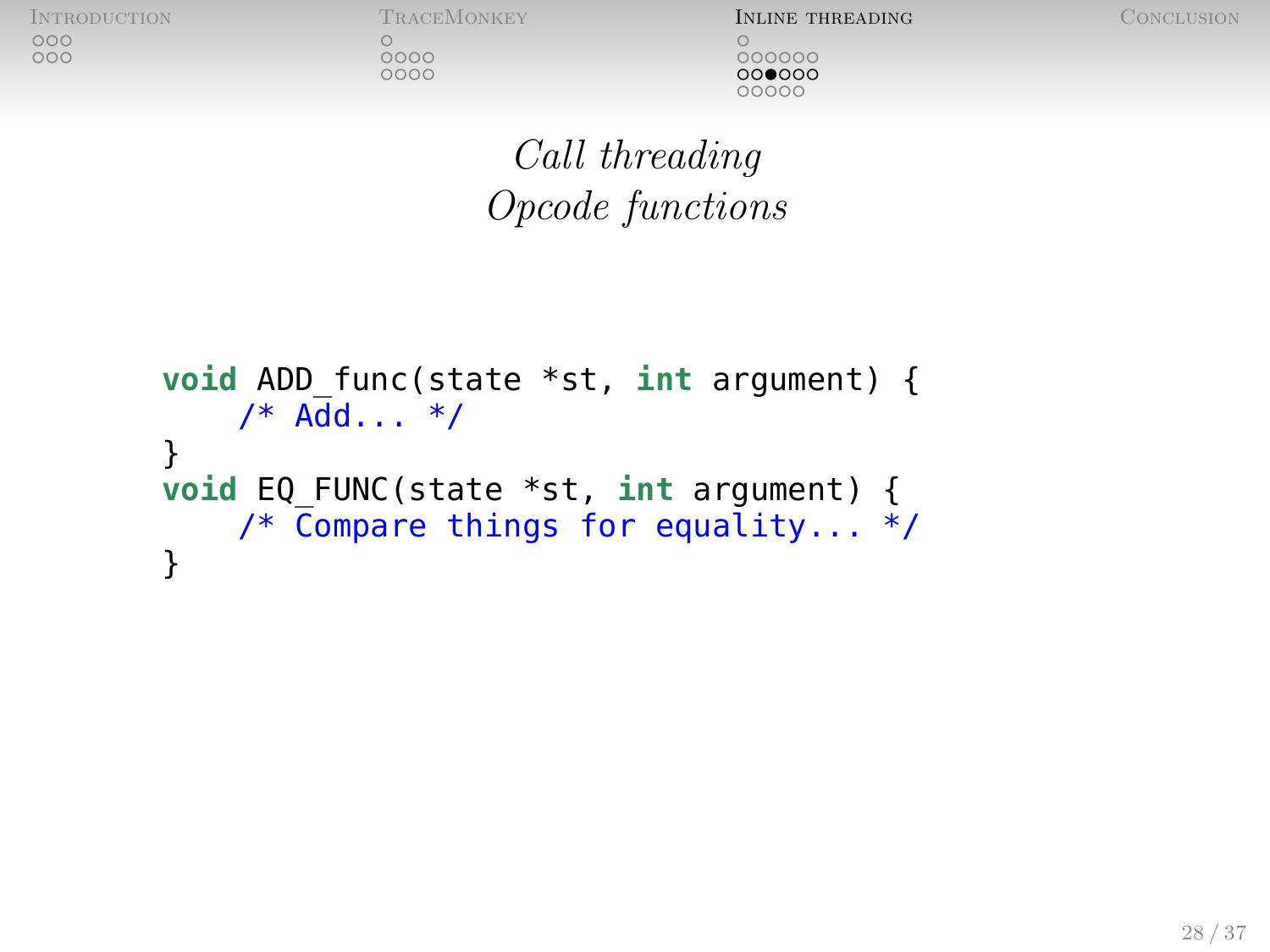$0000$ 

0000

INTRODUCTION TRACEMONKEY **INLINE THREADING** CONCLUSION 000000  $000$  $00$ COOOC

[Call threading](#page-27-0) An example

- So if we have the following code  $(a = a + b)$ :
	- GETLOCAL 0
	- GETLOCAL 1
	- ADD
	- SETLOCAL 0
- We generate code that does:
	- GETLOCAL func(st, 0)
	- GETLOCAL func(st, 1)
	- $\bullet$  ADD\_func(st, ...)
	- SETLOCAL\_func(st, 0);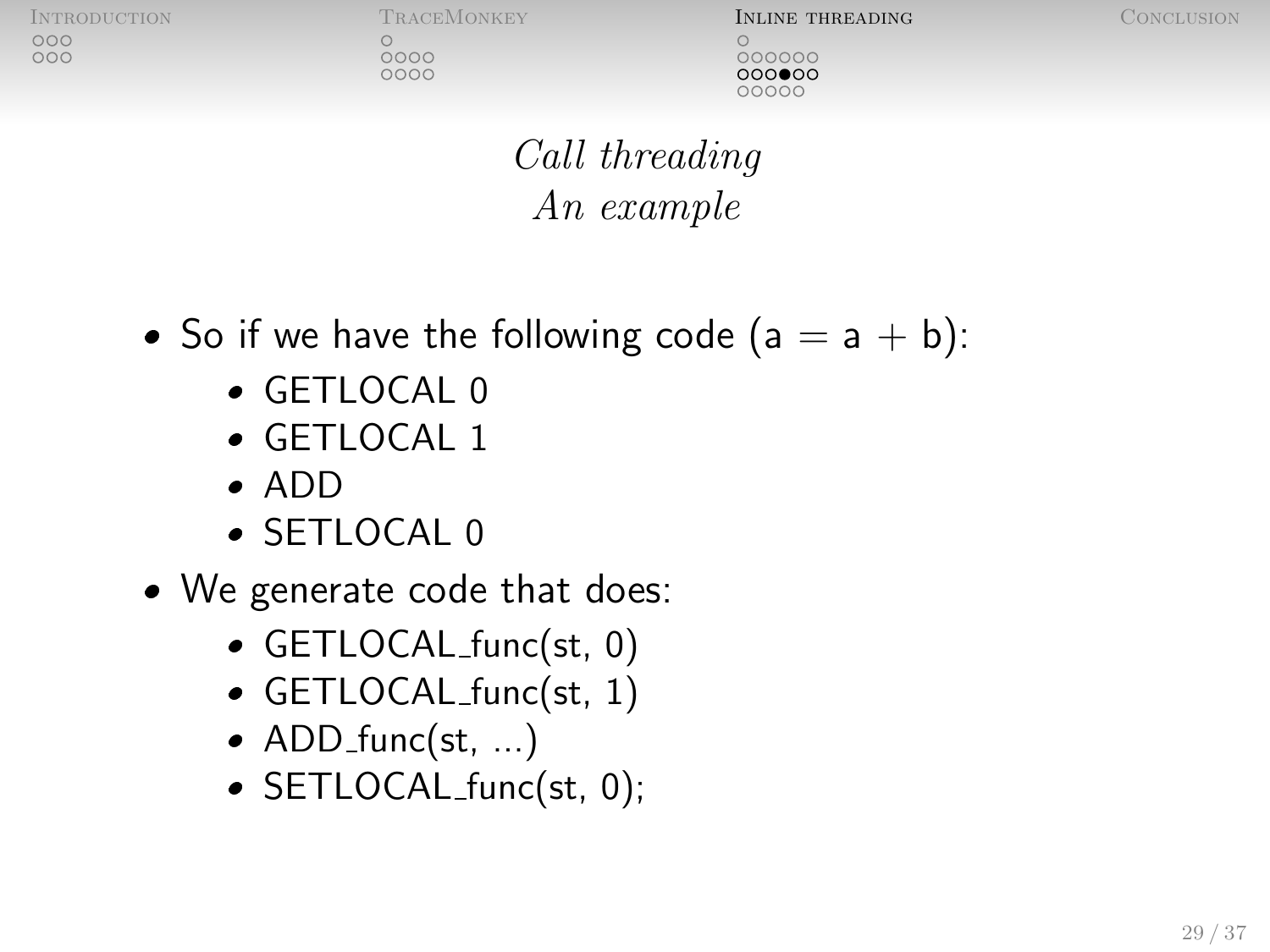nnn

0000

 $0000$ 

INTRODUCTION TRACEMONKEY **INLINE THREADING** CONCLUSION 000000  $00000C$ 

[Call threading](#page-27-0) Great success?

- So, we have eliminated
	- Looking up next opcode
	- Bounds check for the switch
	- Table lookup for the switch
	- Indirect jump to correct case
	- Jump back to the top of the loop
	- Incrementing program counter
- And all of the opcode dispatches are direct calls, so the branch predictor can go to town
- So this should be a major win, right?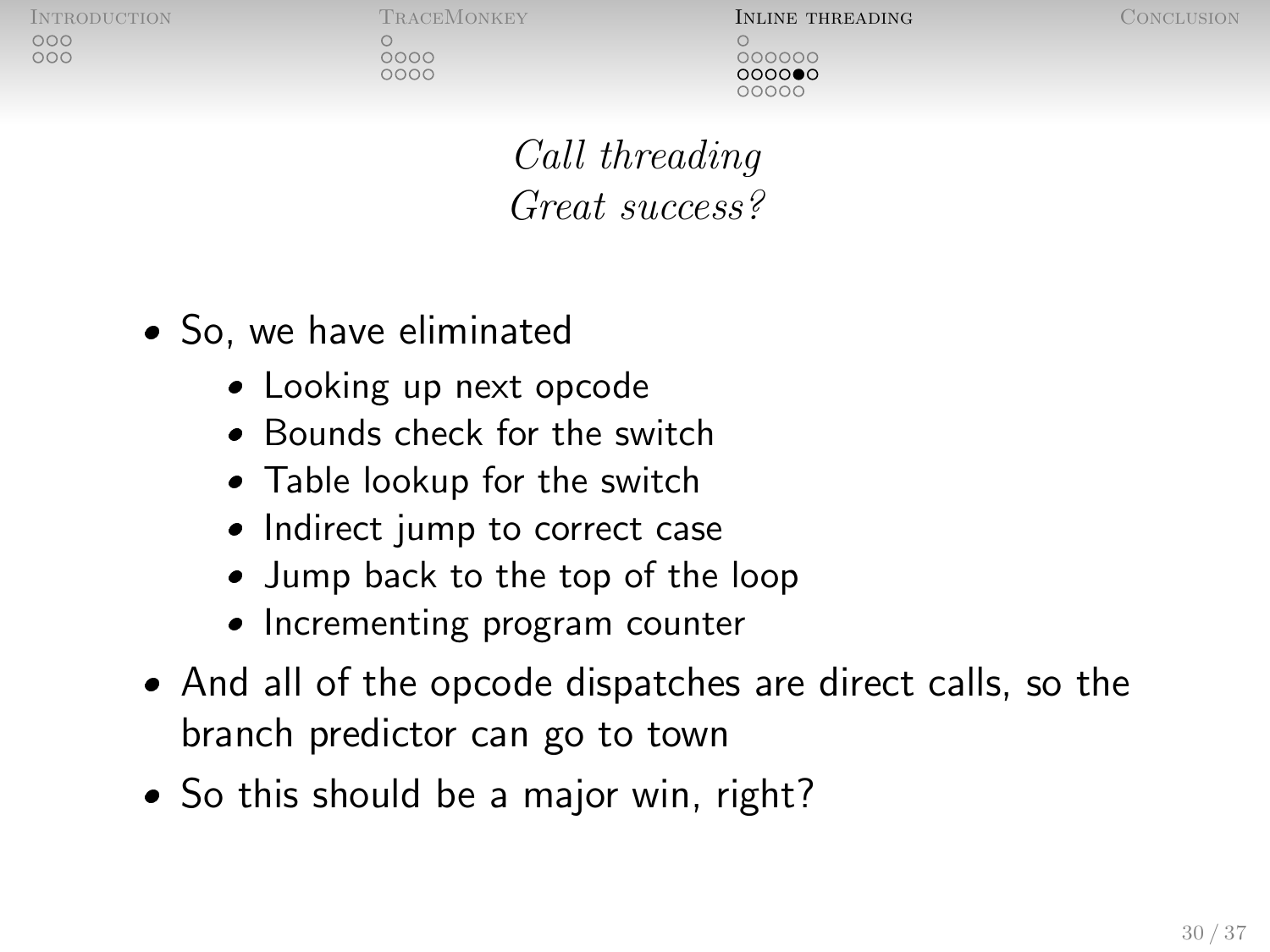noo  $000$ 

 $0000$ 

 $0000$ 

INTRODUCTION TRACEMONKEY **INLINE THREADING** CONCLUSION 000000  $000000$ 

[Call threading](#page-27-0) The problem

- Not so much. 20% performance loss
- We've introduced a bunch of new overhead as well
	- Loading arguments into registers
	- Calling the function
	- Function prologue
- And worst of all, the C compiler doesn't have as much room to optimize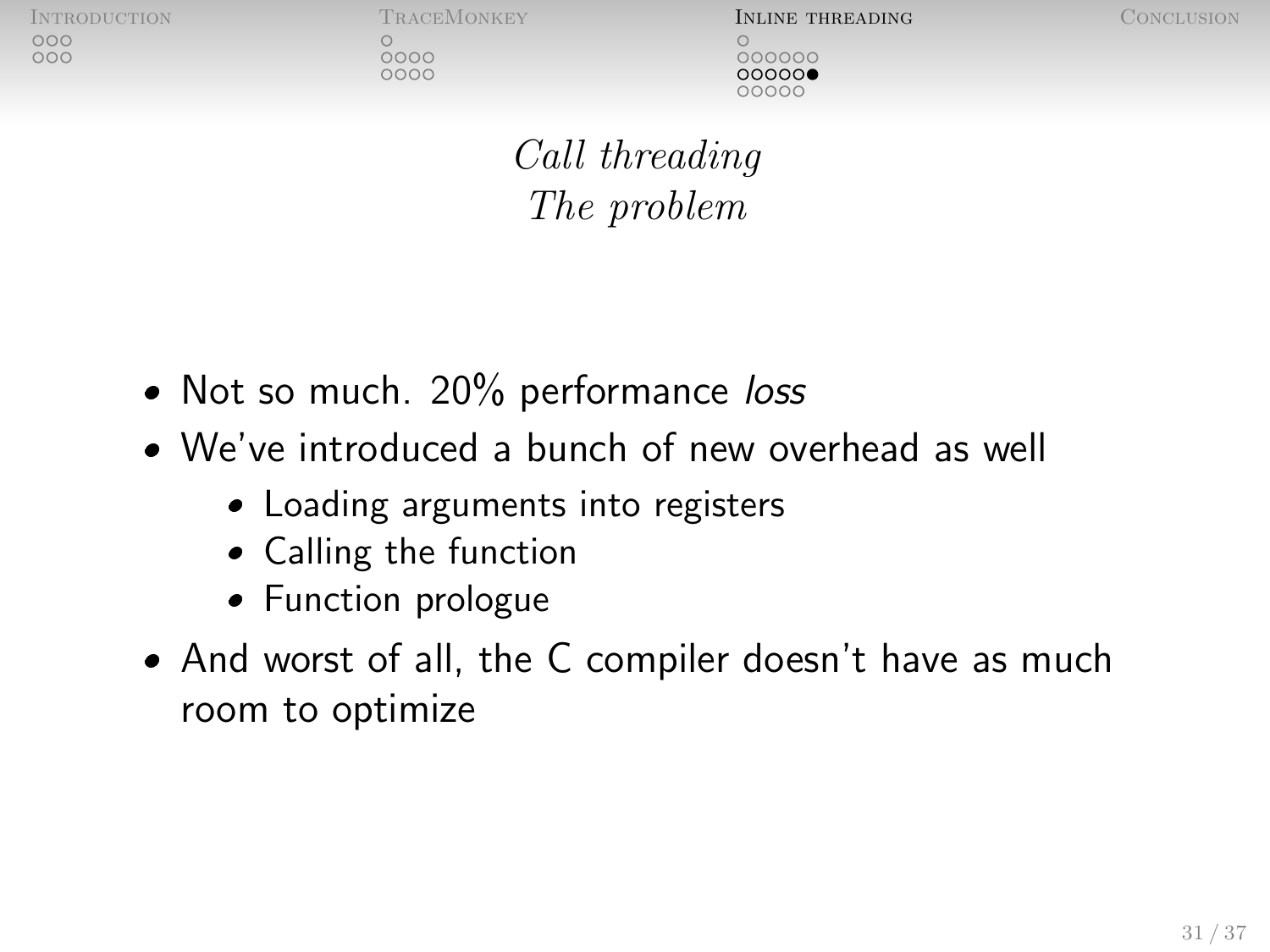$\bigcirc$ 

 $\begin{array}{c} 0000 \\ 0000 \end{array}$ 

[Introduction](#page-2-0) [TraceMonkey](#page-8-0) [Inline threading](#page-20-0) [Conclusion](#page-40-0) 000000 000000  $\bullet$ 0000

<span id="page-35-0"></span>

[Inline threading](#page-35-0) Eliminating the new overhead

• Is there a way to eliminate this overhead?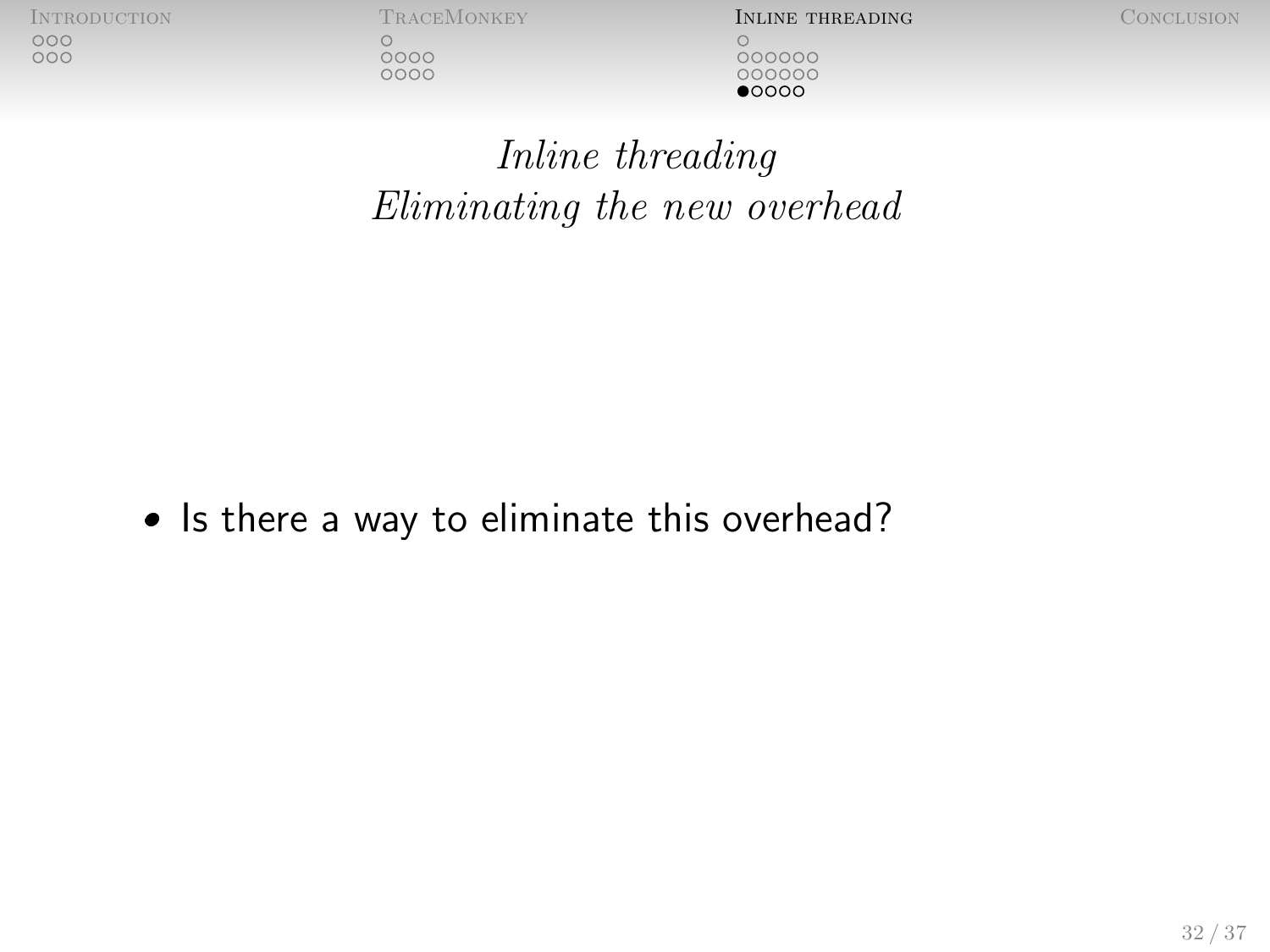noo  $000$ 

 $0000$ 

 $0000$ 

INTRODUCTION TRACEMONKEY **INLINE THREADING** CONCLUSION 000000 00000C ∩∩∩∩

[Inline threading](#page-35-0) Inlining

- A lot of opcodes are small and simple
- Instead of generating code that calls functions to perform them...
- Just generate code that does them
- This eliminates all the overhead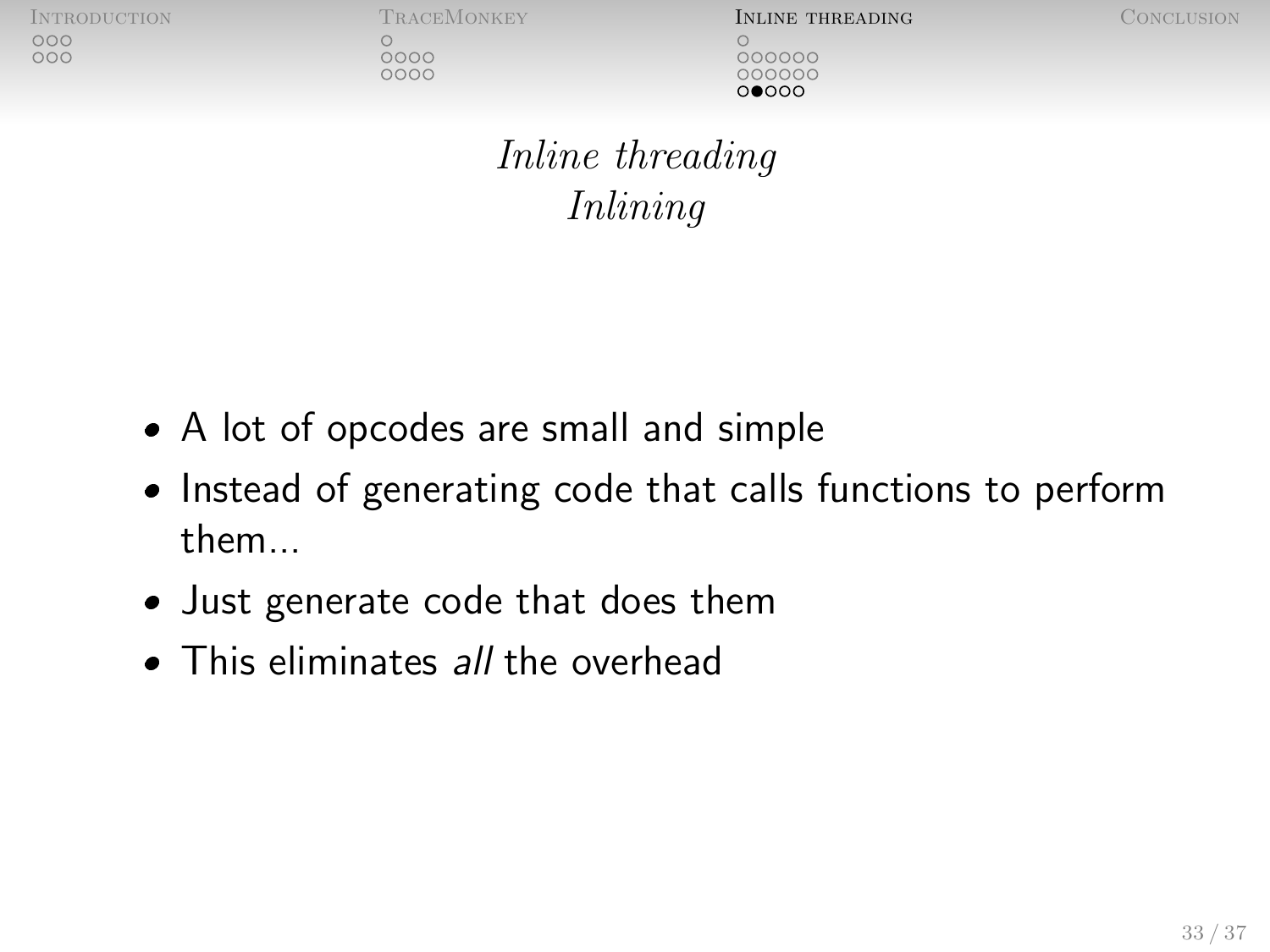| INTRODUCTION |  |
|--------------|--|
| .coo         |  |
| 000          |  |

 $0000$ 

**INLINE THREADING** CONCLUSION 000000 **MAQQQ** 

[Inline threading](#page-35-0) Inlining

- While "most" opcodes are big, the frequently executed ones tend to be small
- And small opcodes benefit the most from eliminating overhead
- 70% of the opcodes executed in SunSpider are easily inlinable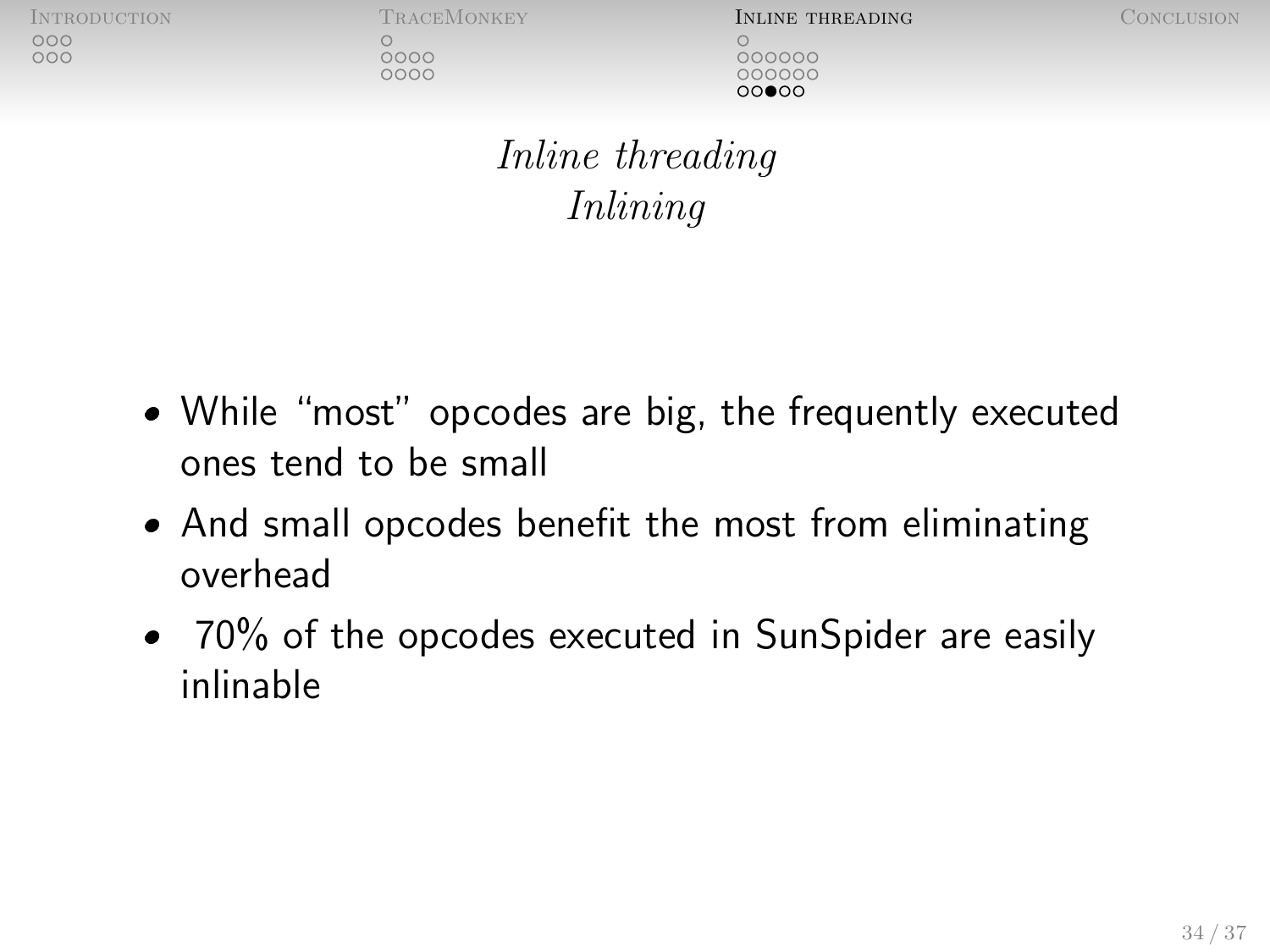0000

 $0000$ 

INTRODUCTION TRACEMONKEY **INLINE THREADING** CONCLUSION 000000 00000C റററ≘റ

[Inline threading](#page-35-0) An example

- Returning to our previous example:
	- GETLOCAL 0
	- GETLOCAL 1
	- ADD
	- SETLOCAL 0
- We generate code that does:
	- $\bullet$  // push local 0 onto the stack
	- $\bullet$  // push local 1 onto the stack
	- $\bullet$  ADD\_func(st, ...)
	- $\bullet$  // set local 0 to the top stack value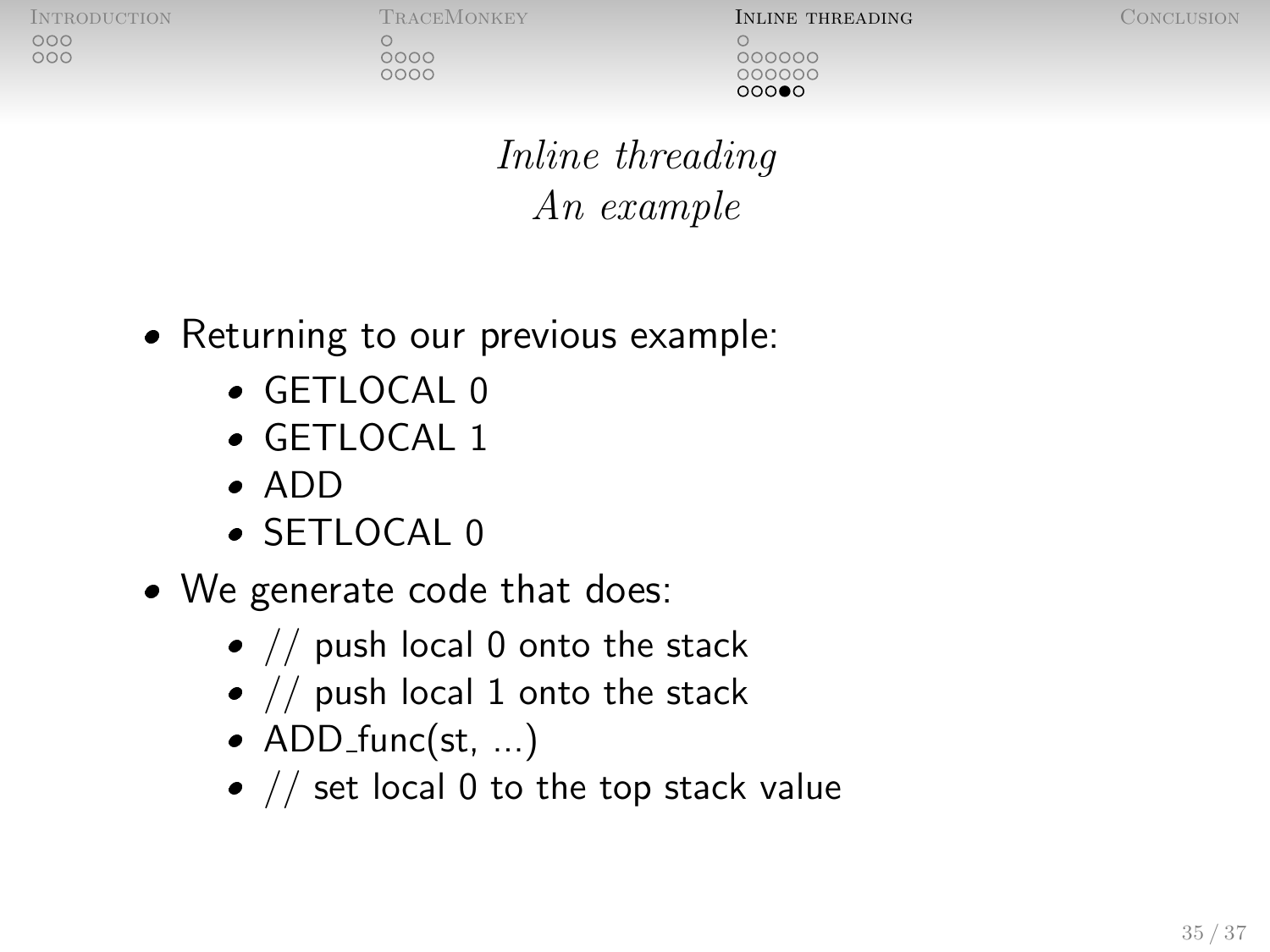$0000$ 

0000

[Introduction](#page-2-0) [TraceMonkey](#page-8-0) [Inline threading](#page-20-0) [Conclusion](#page-40-0) 000000 00000C റററ**െ** 

[Inline threading](#page-35-0) Perf Numbers

- Now we start to win.
- 6% speedup on SunSpider on OS X, 12% on Windows
- 3x speedup on some microbenchmarks